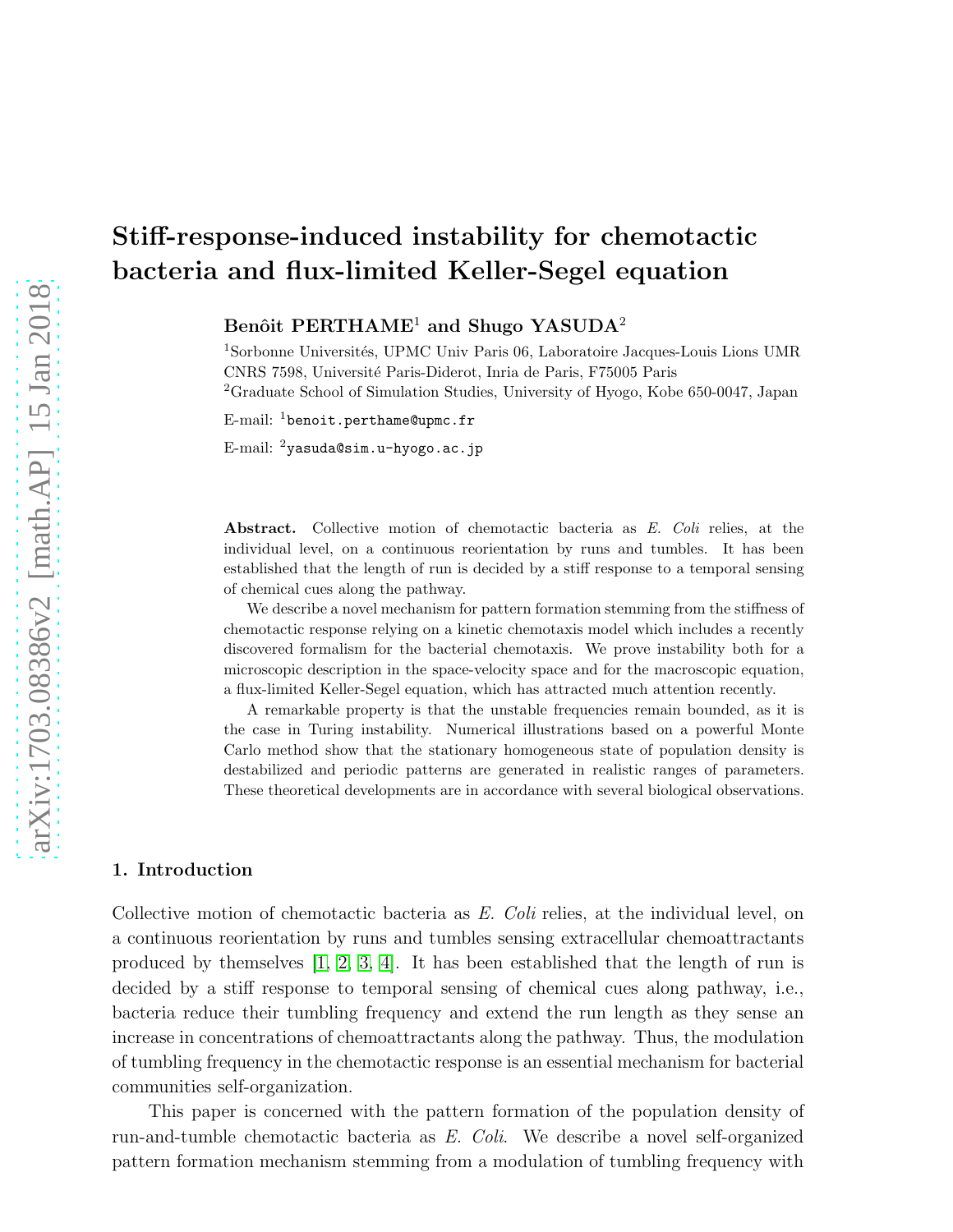stiffness in chemotactic response. Our analysis relies on a solid mathematical analysis and simulations using a unique Monte Carlo code.

In order to investigate the multiscale nature in this new self-organized pattern formation mechanism, we rely on a mesoscopic description, i.e., a kinetic reactiontransport equation for the chemotactic bacteria coupled with a reaction-diffusion equation for the chemoattractants. The microscopic dynamic properties such as tumbling rate, modulation in stiff response, and proliferation (division/death) rate are included at the individual level. We consider the following three main ingredients in the pattern formation: (i) the random run-and-tumble motion of bacteria, where the bacteria run linearly with a constant speed when rotating their flagella in counterclockwise direction, but occasionally change the running directions (tumbling) when rotating their flagella in clockwise direction; (ii) the stiff and bounded signal response to the logarithmic sensing of chemoattractants along the pathway of bacterium, which generates the biased random motion searching for the higher-concentration region of chemoattractant; and (iii) the division/death of bacteria, where the population-growth rate depends on the local population density of bacteria. The kinetic transport equation considered in this paper describes all these ingredients at the microscopic (individual) level.

The pattern formations in the chemotaxis with population growth have been investigated at the macroscopic level by the Keller-Segel type equations [\[5,](#page-19-2) [6,](#page-19-3) [7\]](#page-19-4); for example, in [\[9,](#page-19-5) [10,](#page-19-6) [11,](#page-19-7) [12\]](#page-19-8), the pattern formations induced by the properties of chemotaxis, i.e., so-called chemotaxis-induced instability, are demonstrated both theoretically and numerically. Our paper is also concerned with the chemotaxis-induced instability, but which is based on the kinetic transport equation, which up to our knowledge, has not been carried out so far.

The kinetic approach has a distinctive advantage in studying the multiscale mechanism and mathematical hierarchy between the individual dynamics and macroscopic phenomena. It has a long history and was first proposed in [\[13,](#page-19-9) [14\]](#page-19-10) and then further developed toward involving the spatiotemporal variation of the chemoattractant along the pathway of bacterium [\[16\]](#page-19-11), the internal dynamics of the cellular states [\[15\]](#page-19-12), and the multi-cellular interactions [\[17,](#page-19-13) [18\]](#page-19-14). The mathematical foundations for the kinetic chemotaxis model have been strengthened involving the mathematical hierarchy between kinetic and continuum equations and the existence of solution for the kinetic chemotaxis equation [\[20,](#page-19-15) [21,](#page-19-16) [22,](#page-19-17) [23,](#page-19-18) [24,](#page-19-19) [25,](#page-19-20) [26,](#page-19-21) [27,](#page-19-22) [28,](#page-20-0) [29,](#page-20-1) [30,](#page-20-2) [31,](#page-20-3) [32,](#page-20-4) [33\]](#page-20-5). The numerical methods to solve the kinetic chemotaxis equations have been also developed in [\[25,](#page-19-20) [37,](#page-20-6) [38,](#page-20-7) [39,](#page-20-8) [40,](#page-20-9) [41,](#page-20-10) [42\]](#page-20-11). The use of the kinetic chemotaxis model is also advanced due to the development of experimental technologies, which allow experimentalists to measure the individual velocities and turning angles in the collective motions of bacteria and give access to time scale measurements. For example, in [\[34,](#page-20-12) [35,](#page-20-13) [36\]](#page-20-14), the advantage of the kinetic modeling is demonstrated by the comparison of the numerical and experimental results.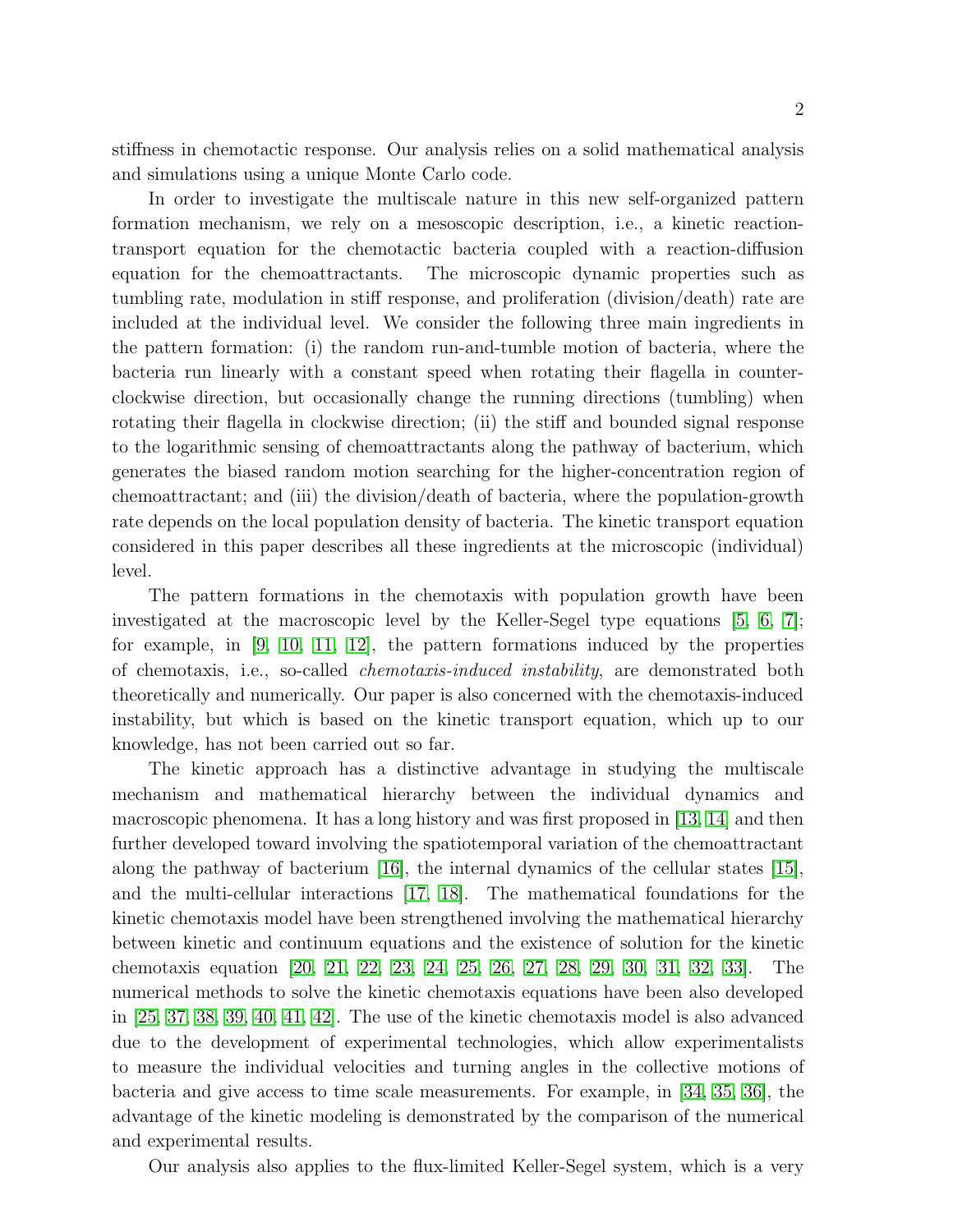active research subject nowadays[\[26,](#page-19-21) [43,](#page-20-15) [44,](#page-20-16) [45,](#page-20-17) [46\]](#page-20-18). The flux-limited Keller-Segel system is derived as the asymptotic limit of the kinetic chemotaxis model mentioned earlier in the so-called "diffusion limit" [\[47\]](#page-20-19). It incorporates a saturation of the chemotactic flux which avoids the blow-up of solutions. When diffusion is ignored, it has the property of finite speed of propagation. Thus the flux-limited Keller-Segel system can describe collective behaviours observed in various biological systems more realistically. Our instability result is also a new observation for the flux-limited Keller-Segel system.

In this paper, we propose a new mechanism leading to the linear instability of a kinetic chemotaxis equation coupled with a diffusion-reaction equation for the chemoattractant. The kinetic chemotaxis equation involves a population-growth term, which depends on the local population density of bacteria, as well as a chemotactic response function in the integral kernel, which depends on the spatiotemporal variation of the chemoattractant along the pathway of each bacterium. We obtain a linear instability condition based on the stiffness of the response. The stationary homogeneous state of the population density of bacteria becomes linearly unstable and periodic patterns are generated. We also numerically demonstrate the pattern formations by Monte Carlo method in which we vary the parameters involved in the linear instability condition. A theoretical foundation for the Monte Carlo method is also presented.

## 2. Main result

Since the observation of the run-and-tumble movement of bacteria [\[48,](#page-20-20) [49\]](#page-20-21), the kinetic chemotaxis equation has been proposed as an accurate description [\[14,](#page-19-10) [15,](#page-19-12) [16\]](#page-19-11). In this study, we include a recently advocated formalism for bacterial chemotaxis, i.e., a logarithmic sensing [\[50\]](#page-20-22) and a stiff and bounded signal response [\[51\]](#page-20-23). That is,

<span id="page-2-0"></span>
$$
\partial_t f(t, \mathbf{x}, \mathbf{v}) + \mathbf{v} \cdot \nabla f =
$$
\n
$$
\frac{1}{k} \left\{ \frac{1}{4\pi} \int_V K[D_t \log S|_{\mathbf{v}'}] f(\mathbf{v}') d\Omega(\mathbf{v}') - K[D_t \log S|_{\mathbf{v}}] f(\mathbf{v}) \right\} + P[\rho] f(\mathbf{v}).
$$
\n(1)

Here  $f(t, x, v)$  is the microscopic population density of bacteria with a velocity  $v \in V$ at position  $x \in \mathbb{R}$  and time  $t \geq 0$ . The velocity space of v, V is the surface of the unit ball, i.e.,  $|\mathbf{v}| = 1$  and  $\Omega(\mathbf{v})$  is the unit measure on V. The tumbling kernel  $K[D_t \log S_{|\mathbf{v}}]$ represents the stiff and bounded signal response (which is explained in Eq. [\(5\)](#page-3-0)) to the logarithmic sensing of chemical attractant  $S(t, x)$  along the pathway with velocity v. Here  $D_t X|_v$  is the material derivative, i.e.,  $D_t X|_v = \partial_t X + v \cdot \nabla X$ . The concentration of the chemical attractant  $S(t, x)$  and macroscopic population density of bacteria  $\rho(t, x)$ are calculated as, respectively,

<span id="page-2-1"></span>
$$
- d\Delta S(t, \mathbf{x}) + S(t, \mathbf{x}) = \rho(t, \mathbf{x}), \qquad (2)
$$

<span id="page-2-2"></span>
$$
\rho(t, \mathbf{x}) = \frac{1}{4\pi} \int_{V} f(t, \mathbf{x}, \mathbf{v}) d\Omega(\mathbf{v}), \tag{3}
$$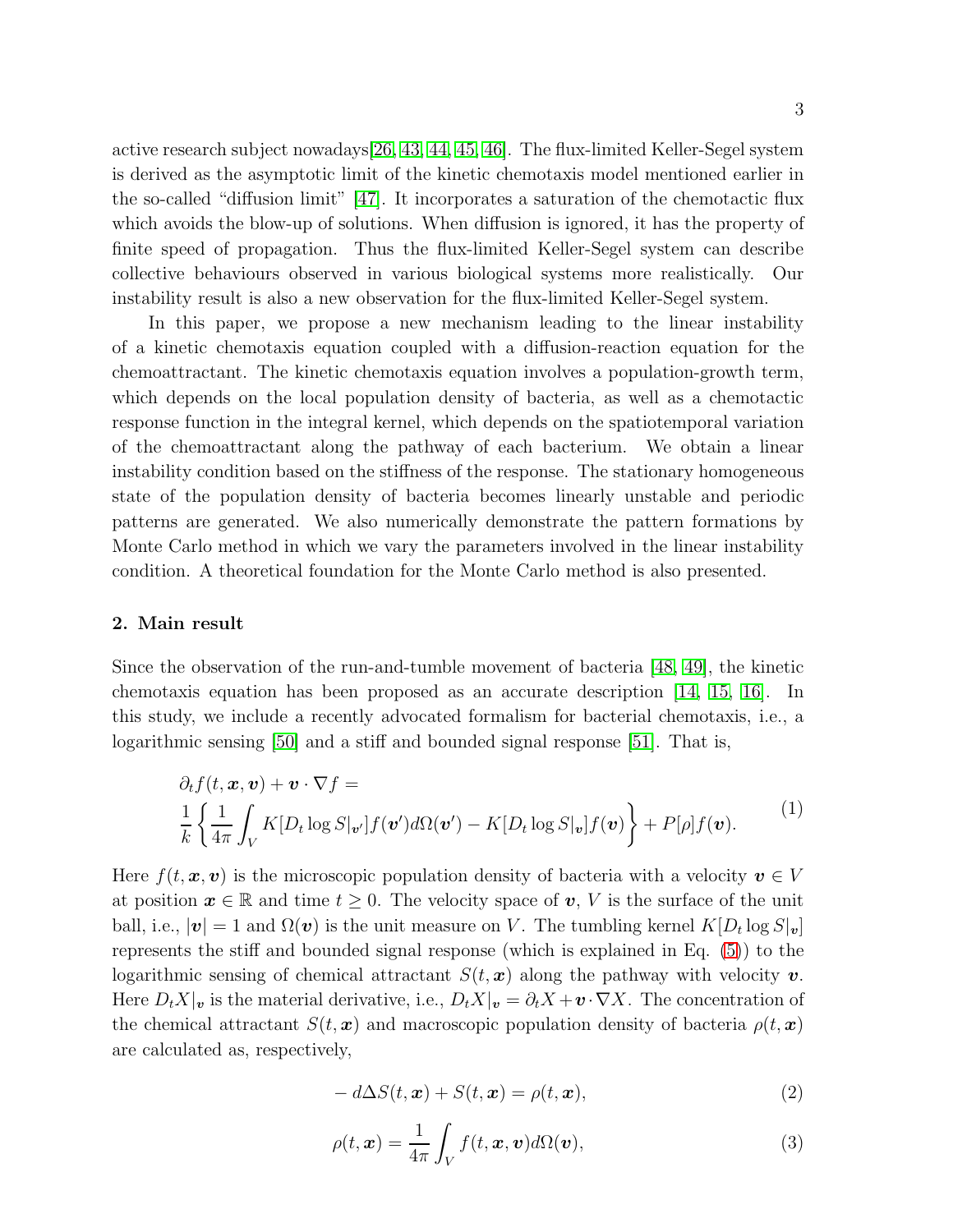<span id="page-3-1"></span>
$$
P[\rho] > 0, \quad \text{for } 0 < \rho < 1,\tag{4a}
$$

$$
P[\rho] < 0, \quad \text{for } \rho > 1,\tag{4b}
$$

$$
P[\rho] \simeq 1 - \rho, \quad \text{for } \rho \simeq 1. \tag{4c}
$$

Thus, the bacteria may divide when the local population density is lower than unity and the new born bacteria have the same velocities as the parents, but they may die when the local population density is larger than the unity.

We remark that the existence of the traveling wave in the kinetic transport equations with population growth (but without chemotactic responses, i.e.,  $K[X] = \text{const.}$ ) are proved in [\[55,](#page-21-0) [56,](#page-21-1) [57\]](#page-21-2), where new born particles may choose their velocities according to a prescribed equilibrium velocity distribution. In this paper, we use the simplest population-growth model among those for which the existence of the traveling wave is proved mathematically and the logistic population-growth term is recovered in the continuum limit.

The tumbling kernel  $K[X]$  in Eq. [\(1\)](#page-2-0) is a decreasing function of X and we choose it as

<span id="page-3-2"></span><span id="page-3-0"></span>
$$
K[X] = 1 - F[X],\tag{5}
$$

where  $F[X]$  is a smooth and bounded function which satisfies the following properties,

$$
F[0] = 0,\t\t(6a)
$$

$$
\frac{dF[X]}{dX} > 0,\t\t(6b)
$$

$$
F[X] \to \pm \chi \text{ as } X \to \pm \infty. \tag{6c}
$$

Here,  $F[X]$  represents the chemotactic response of the bacteria, say the response function, and  $\chi$  represents the amplitude of modulation in the chemotactic response and takes a constant value between  $0 \leq \chi < 1$ .

In Eqs.  $(1)$ – $(4)$ , all quantities are nondimensionalized by the following characteristic quantities; the characteristic time  $t_0$  is defined as  $t_0 = |(\frac{d\tilde{P}}{d\rho})_{\rho=1}|^{-1}$ , where  $\tilde{P}$  represents the population-growth rate in the dimensional form, the characteristic length  $L_0$  is defined as  $L_0 = t_0 V_0$ , where  $V_0$  is a constant speed of the bacteria. The nondimensional parameter k is defined as  $k = 1/(t_0\psi_0)$ , where  $\psi_0$  is a mean tumbling frequency of the bacteria. The population density is scaled by that in the uniform stationary state  $\rho_0$ and the concentration of the chemoattractant is scaled by  $(a_0/b_0)\rho_0$ , where  $a_0$  is the production rate of chemoattractant by the bacteria and  $b_0$  is the degradation rate of chemoattractant.

It is easily seen that Eqs. [\(1\)](#page-2-0)–[\(4\)](#page-3-1) have a constant uniform solution with  $f(t, x, v) =$  $1, S(t, x) = 1$ , and  $\rho(t, x) = 1$ . In our main result, this uniform solution gives to Turinglike instability [\[58,](#page-21-3) [59\]](#page-21-4). That is, the uniform solution is linearly unstable if the stiffness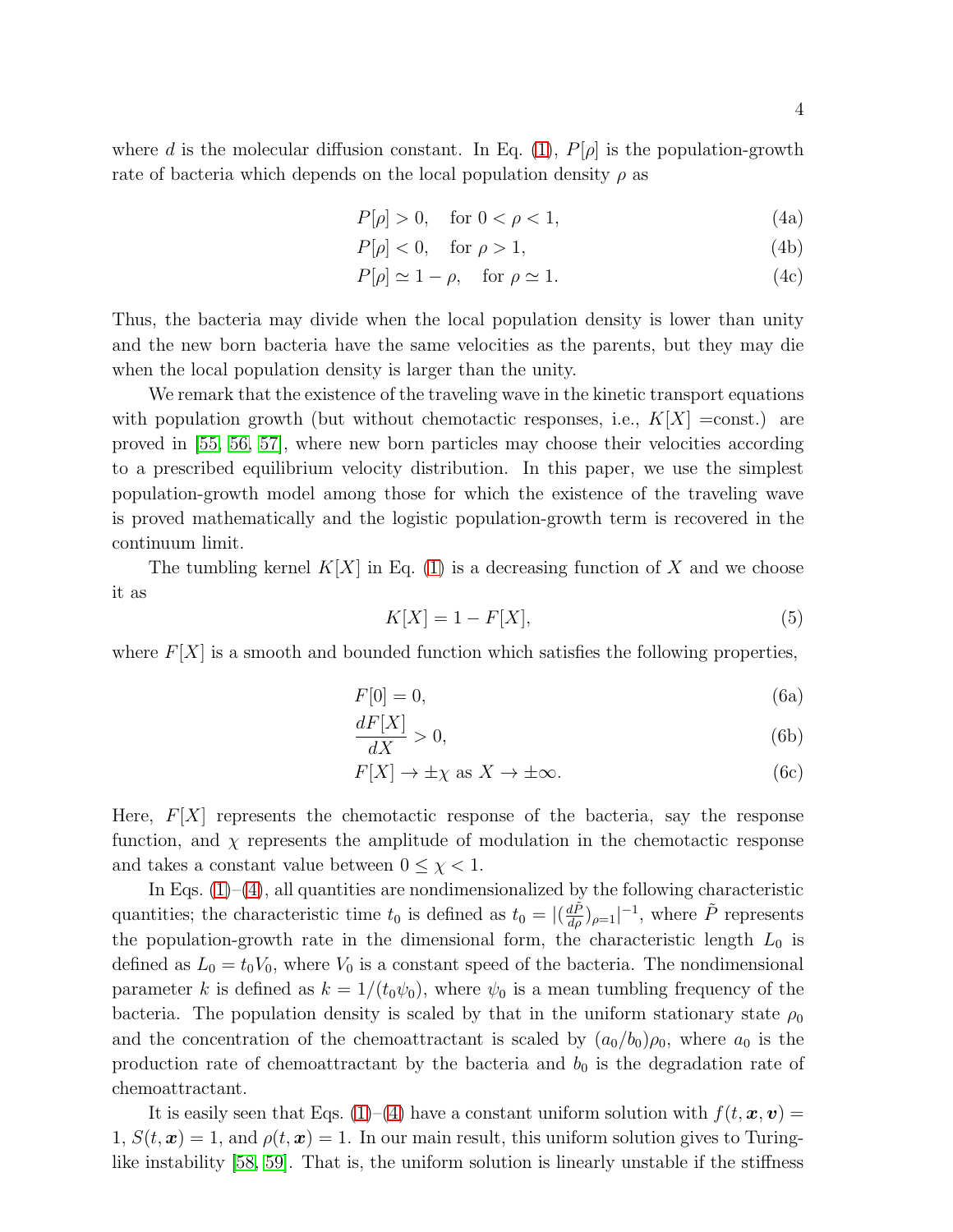of the response function  $F'[0]$  is sufficiently large as

<span id="page-4-0"></span>
$$
\frac{F'[0]}{k} > \inf_{\lambda} \left[ 1 + \frac{k}{\frac{k\lambda}{\arctan(k\lambda)} - 1} \right] (1 + d\lambda^2). \tag{7}
$$

In addition, the unstable eigenmodes are bounded, i.e., no high frequency oscillations occur and thus patterns are formed.

Furthermore, Eq. [\(7\)](#page-4-0) includes the linear stability condition of a flux-limited Keller-Segel equation obtained by the asymptotic analysis of the kinetic chemotaxis equation Eq. [\(1\)](#page-2-0) under a diffusion scaling introduced in Eq. [\(28\)](#page-8-0). This proves that our instability condition is sharp in the continuum limit  $(k \to 0)$ .

Figure [1](#page-22-0) shows the linear instability diagram. We numerically calculate the minimum values of the right-hand side of Eq. [\(7\)](#page-4-0) with variation in the Fourier mode  $\lambda$  for given values of  $k$  and  $d$ . One can observe that as increasing the stiffness of the response function  $F'[0]$ , the stationary homogeneous state with  $f = S = 1$  is destabilized (the chemotaxis-induced instability). The critical lines increase monotonically as the diffusion coefficient d increases, so that the stationary homogeneous state is more destabilized when the diffusion coefficient d becomes smaller. It is also seen that as decreasing  $k$ , the critical line decreases but converges to that for the flux-limited Keller-Segel equation. The stationary homogeneous state is more likely destabilized as decreasing  $k$ .

#### 3. Linear instability analysis

#### 3.1. Linearization

It is easily seen that Eq. [\(1\)](#page-2-0) has the uniform solution,  $f(t, x, v) = S(t, x) = 1$ . We carry out the linear instability analysis about this uniform solution. We consider a small perturbation around the uniform solution as

$$
f(t, \boldsymbol{x}, \boldsymbol{v}) = 1 + g(\boldsymbol{x}, \boldsymbol{v})e^{\mu t},
$$
\n(8a)

$$
S(t, \mathbf{x}) = 1 + S_g(\mathbf{x})e^{\mu t}, \tag{8b}
$$

$$
\rho(t, \mathbf{x}) = 1 + \rho_g(\mathbf{x})e^{\mu t}, \tag{8c}
$$

where  $\mu$  is a constant which distinguishes stability (Re( $\mu$ ) < 0) and instability (Re( $\mu$ ) > 0). From Eqs. [\(4\)](#page-3-1)–[\(6\)](#page-3-2), we can linearize the population-growth rate  $P[\rho]$  and tumbling kernel  $K[D_t \log S|_v]$  in Eq. [\(1\)](#page-2-0) as, respectively,

$$
P[1 + \rho_g e^{\mu t}] = -\rho_g e^{\mu t},\tag{9}
$$

and

$$
K[D_t \log(1 + S_g e^{\mu t})|_{\mathbf{v}}] = 1 - F'[0](\mu S_g + \mathbf{v} \cdot \nabla S_g)e^{\mu t}.
$$
 (10)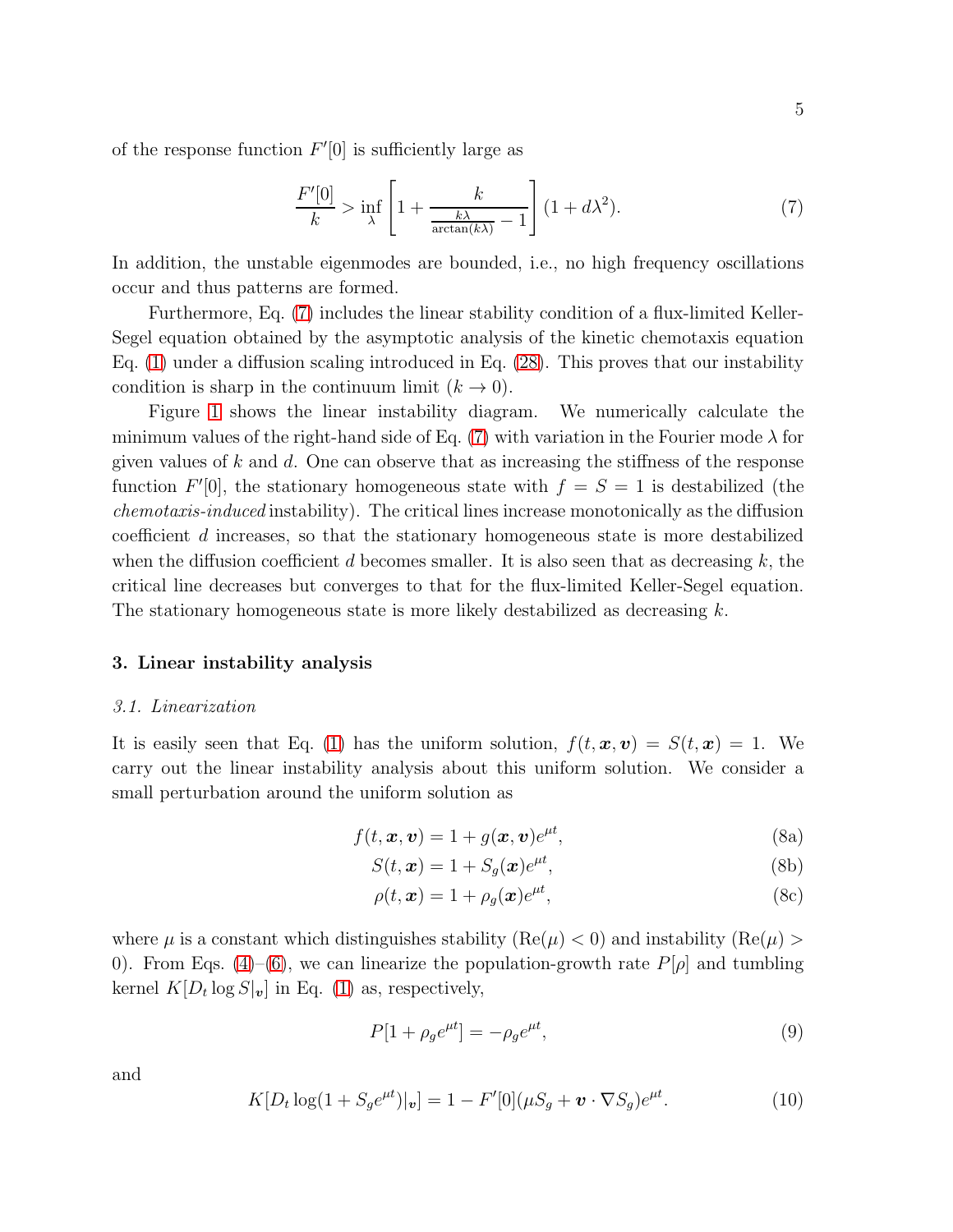Thus, Eq. [\(1\)](#page-2-0) is linearized as

<span id="page-5-0"></span>
$$
k(\mu g(\boldsymbol{x}, \boldsymbol{v}) + \boldsymbol{v} \cdot \nabla g(\boldsymbol{x}, \boldsymbol{v}))e^{\mu t}
$$
  
= 
$$
\frac{1}{4\pi} \int_{V} (1 - F'[0](\mu S_g(\boldsymbol{x}) + \boldsymbol{v}' \cdot \nabla S_g(\boldsymbol{x}))e^{\mu t} + g(\boldsymbol{x}, \boldsymbol{v}')e^{\mu t})d\Omega(\boldsymbol{v}')
$$

$$
- (1 - F'[0](\mu S_g(\boldsymbol{x}) + \boldsymbol{v} \cdot \nabla S_g(\boldsymbol{x}))e^{\mu t} + g(\boldsymbol{x}, \boldsymbol{v})e^{\mu t}) - k\rho_g(\boldsymbol{x}), \qquad (11a)
$$

$$
k\mu g(\boldsymbol{x}, \boldsymbol{v}) + k\boldsymbol{v} \cdot \nabla g(\boldsymbol{x}, \boldsymbol{v})
$$
  
= 
$$
\frac{1}{4\pi} \int_{V} g(\boldsymbol{x}, \boldsymbol{v}') d\Omega(\boldsymbol{v}') + F'[0] \boldsymbol{v} \cdot \nabla S_g(\boldsymbol{x}) - g(\boldsymbol{x}, \boldsymbol{v}) - k\rho_g(\boldsymbol{x}).
$$
 (11b)

By taking the Fourier transform of Eqs. [\(2\)](#page-2-1) and [\(11\)](#page-5-0), we obtain

$$
\hat{g}(\boldsymbol{\lambda}, \boldsymbol{v}) = \frac{1 - k + i \frac{F'[0]}{1 + d|\boldsymbol{\lambda}|^2} \boldsymbol{\lambda} \cdot \boldsymbol{v}}{1 + k\mu + ik\boldsymbol{\lambda} \cdot \boldsymbol{v}} \hat{\rho}_g(\boldsymbol{\lambda}).
$$
\n(12)

Hereafter, i represents the imaginary unit,  $\lambda \in \mathbb{R}$  the wave vector, and  $\hat{a}(\lambda)$  the Fourier transform of the function  $a(\bm{x})$  as  $\hat{a}(\bm{\lambda}) = \int_{\mathbb{R}} a(\bm{x})e^{-i\bm{\lambda} \cdot \bm{x}} d\bm{x}$ . By integrating the above equation as to v on V, we obtain an equation for  $\hat{\rho}_g(\boldsymbol{\lambda})$  as

$$
\hat{\rho}_g(\lambda) = \frac{1}{2} \int_{-1}^1 \frac{1 - k + i \frac{F'[0]\lambda v}{1 + d\lambda^2}}{1 + k\mu + i k\lambda v} dv \hat{\rho}_g(\lambda),
$$
\n(13a)

$$
\hat{\rho}_g(\lambda) = \frac{1}{2} \int_{-1}^1 \frac{\left(1 - k + i \frac{F'[0]\lambda v}{1 + d\lambda^2}\right) (1 + k\mu_1 - ik\lambda(\mu_2 + v))}{(1 + k\mu_1)^2 + k^2\lambda^2(\mu_2 + v)^2} dv \rho_g(\lambda),\tag{13b}
$$

where  $\mu_1$  is the real part of  $\mu$ , i.e.,  $\mu_1 = \text{Re}(\mu)$ , and  $\mu_2$  is defined as  $\mu_2 = \text{Im}(\mu)/\lambda$ . Here we write  $\lambda = |\lambda|$ .

Thus, in order to obtain a non-trivial solution of  $\hat{\rho}_g(\lambda)$ , the following equations must be simultaneously satisfied, i.e.,

<span id="page-5-1"></span>
$$
\int_{-1}^{1} \frac{(1-k)(1+k\mu_1) + \frac{F'[0]k\lambda^2 v}{1+d\lambda^2}(\mu_2 + v)}{(1+k\mu_1)^2 + k^2\lambda^2(\mu_2 + v)^2} dv = 2,
$$
\n(14)

and

<span id="page-5-2"></span>
$$
\int_{-1}^{1} \frac{(1-k)k\lambda(\mu_2 + v) - \frac{F'[0]\lambda v}{1+d\lambda^2}(1+k\mu_1)}{(1+k\mu_1)^2 + k^2\lambda^2(\mu_2 + v)^2} dv = 0.
$$
 (15)

Further, Eqs. [\(14\)](#page-5-1) and [\(15\)](#page-5-2) are analytically calculated as, respectively,

$$
\left(\alpha - \frac{\beta}{\xi}\right) \left[\arctan\left(\xi(\mu_2 + 1)\right) - \arctan\left(\xi(\mu_2 - 1)\right)\right] + \mu_2 \beta \log\left(\frac{\xi^{-2} + (\mu_2 - 1)^2}{\xi^{-2} + (\mu_2 + 1)^2}\right) = 2 - 2\beta,
$$
\n(16)

<span id="page-5-4"></span><span id="page-5-3"></span>and

$$
\mu_2 \beta \left[ \arctan \left( \xi (\mu_2 + 1) \right) - \arctan \left( \xi (\mu_2 - 1) \right) \right] \n+ \frac{1}{2} \left( \alpha - \frac{\beta}{\xi} \right) \log \left( 1 + \frac{4\mu_2}{\xi^{-2} + (\mu_2 - 1)^2} \right) = 0,
$$
\n(17)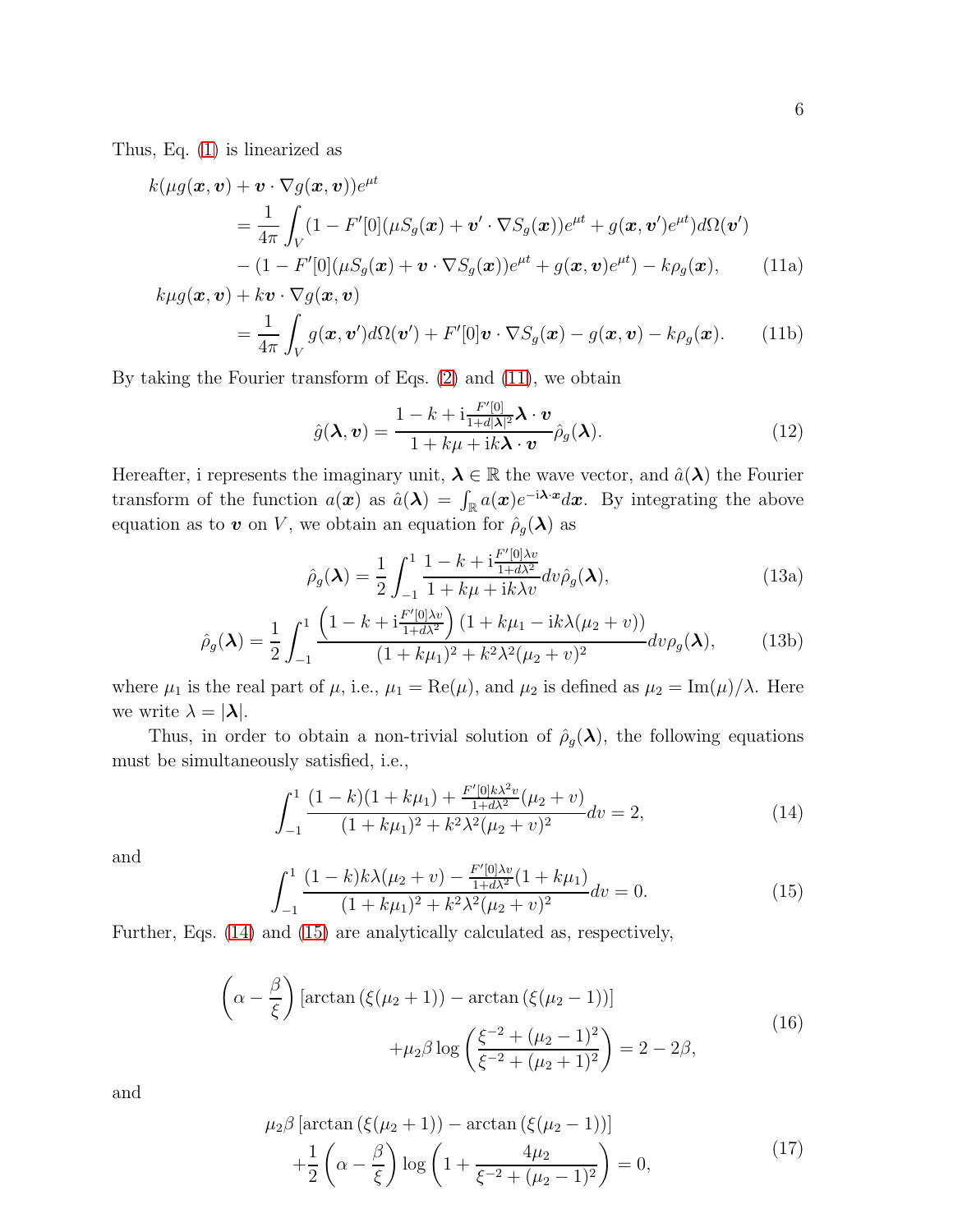where

<span id="page-6-0"></span>
$$
\alpha = \frac{1-k}{k\lambda}, \quad \beta = \frac{F'[0]}{k(1+d\lambda^2)}, \quad \xi = \frac{k\lambda}{1+k\mu_1}.\tag{18}
$$

Note that Eqs. [\(16\)](#page-5-3) and [\(17\)](#page-5-4) are symmetric as to the sign of  $\mu_2$  and  $\mu_2=0$  always satisfies Eq. [\(17\)](#page-5-4) irrespective of the values of  $\alpha$ ,  $\beta$ , and  $\xi$ . The eigenvalue  $\mu$  (=  $\mu_1+i\mu_2\lambda$ ) is obtained by solving Eqs. [\(16\)](#page-5-3) and [\(17\)](#page-5-4) simultaneously, and the sign of the growing rate  $\mu_1$  determines the instability of the uniform solution of the kinetic equation, Eq. [\(1\)](#page-2-0).

Before we consider the instability condition, we first verify that Eq. [\(16\)](#page-5-3) is never satisfied as  $\lambda \to \infty$ . This is explained as follows.

We consider the first term of the left hand side of Eq. [\(16\)](#page-5-3). In Eq. [\(18\)](#page-6-0),  $\alpha$  and β vanishes as  $\lambda \to \infty$  while the limiting values of ξ and  $\mu_2$  are unknown. In the case that  $\xi$  converges to a finite value or diverges as  $\lambda \to \infty$ , the first term of the L.H.S of Eq. [\(16\)](#page-5-3) vanishes because the first factor vanishes while the second factor is bounded. On the other hand, if  $\xi$  converges to zero as  $\lambda \to \infty$ , the second factor of the first term of the L.H.S of Eq. [\(16\)](#page-5-3) is estimated as

$$
|\arctan(\xi(\mu_2+1)) - \arctan(\xi(\mu_2-1))| = \left|\arctan\left(\frac{2\xi}{1+\xi^2(\mu_2^2-1)}\right)\right|
$$
  

$$
< \left|\arctan\left(\frac{2\xi}{1-\xi^2}\right)\right| \to |2\xi + \mathcal{O}(\xi^2)|,
$$
 (19)

so that the first term of the L.H.S of Eq. [\(16\)](#page-5-3) vanishes as  $\lambda \to \infty$ . Thus, the first term of the L.H.S of Eq. [\(16\)](#page-5-3) vanishes as  $\lambda \to \infty$  regardless the limiting values of  $\xi$  and  $\mu_2$ . However, the second term of the L.H.S of Eq. [\(16\)](#page-5-3) is always non-positive while the R.H.S of Eq. [\(16\)](#page-5-3) converges to 2 as  $\lambda \to \infty$ . Thus, Eq. (16) cannot be satisfied in the limit of large  $\lambda$  whatever the limiting values of  $\xi$  and  $\mu_2$  take, so that eigenmodes cannot exhibit large oscillations.

#### 3.2. Instability condition

We now assume the imaginary part of eigenvalue is zero, i.e.,  $\mu_2 = 0$ , and consider a linear instability condition, i.e.,  $\mu_1 > 0$ . Because  $\mu_2 = 0$  satisfies Eq. [\(17\)](#page-5-4), we only consider Eq. [\(16\)](#page-5-3) with  $\mu_2=0$ , i.e.,

<span id="page-6-1"></span>
$$
(\alpha \xi - \beta) \frac{\arctan(\xi)}{\xi} = 1 - \beta. \tag{20}
$$

We can write  $\mu_1$  as a function of  $\xi$ , i.e.,

$$
\mu_1 = \frac{\lambda}{\xi} - \frac{1}{k},\tag{21}
$$

so that  $\mu_1$  takes a positive value if and only if  $0 < \xi < k\lambda$ . Thus, the instability condition, i.e.,  $\mu_1 > 0$ , is equivalent to the condition that Eq. [\(20\)](#page-6-1) has a solution with  $0 < \xi < k\lambda$ .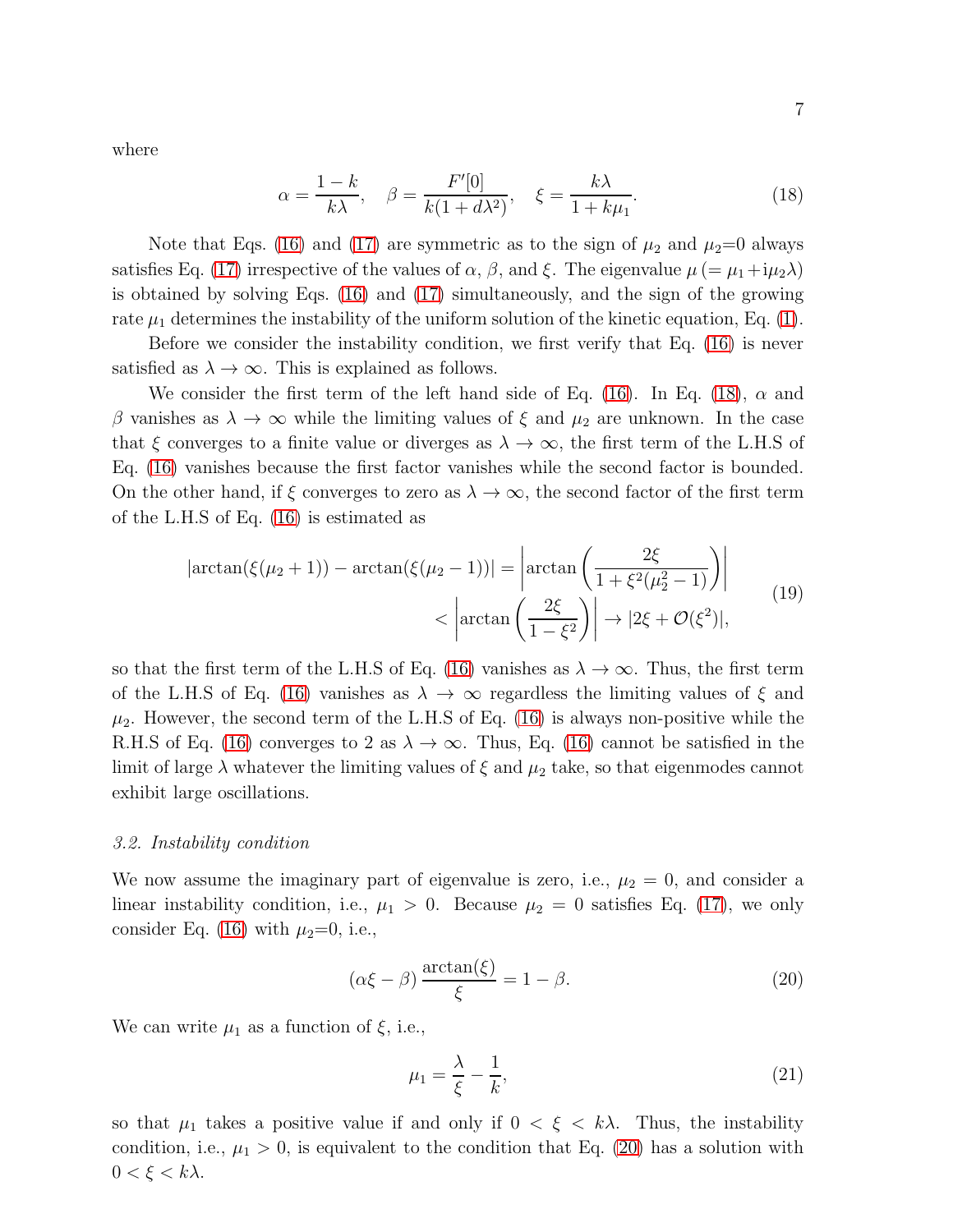First, we consider Eq. [\(20\)](#page-6-1) with  $\beta = 1$ , which is obtained at  $\lambda = \sqrt{\frac{1}{d}}$  $\frac{1}{d}(F'[0]/k-1)$ when  $F'[0]/k \ge 1$ . It is immediate that Eq. [\(20\)](#page-6-1) gives  $\mu_1 = -1$ , so that  $\beta = 1$  does not hold the instability condition. (We also note that  $\mu_1 = -1$  is also obtained as  $\lambda = 0$ .)

For  $\beta \neq 1$ , we consider the condition that the intersection of the following functions,

<span id="page-7-2"></span>
$$
\phi(\xi) = \frac{\arctan(\xi)}{\xi},\tag{22}
$$

and

<span id="page-7-0"></span>
$$
\psi(\xi) = \frac{1 - \beta}{\alpha \xi - \beta},\tag{23}
$$

exists in  $0 < \xi < k\lambda$ . Note that  $\phi(\xi)$  is monotonically decreasing for  $\xi \ge 0$  and  $\phi(0) = 1$ and  $\phi(+\infty) = 0$ , while the behavior of  $\psi(\xi)$  depends on the coefficients  $\alpha$  and  $\beta$ . Case I:  $\alpha > 0$  and  $\beta > 1$ 

The coefficient of  $(\xi - \beta/\alpha)^{-1}$  in Eq. [\(23\)](#page-7-0) is negative, so that  $\psi(\xi)$  takes positive values only when  $\xi$  is smaller than the asymptotic line,  $\xi = \beta/\alpha$ . See also Fig. [2\(](#page-22-1)a). Thus, we only consider the intersection of  $\phi(\xi)$  and  $\psi(\xi)$  in  $0 < \xi < \beta/\alpha$ . It is found that  $\psi(\xi)$  monotonically increases in  $0 < \xi < k\lambda$  because the asymptotic line,  $\xi = \beta/\alpha$ , is always larger than  $\xi = k\lambda$ , because  $\frac{\beta}{\alpha} > \frac{1}{\alpha} = \frac{k\lambda}{1-k} > k\lambda$ . It is also found that  $\psi(\xi)$  is always smaller than  $\phi(\xi)$  at  $\xi = 0$ , because  $\psi(0) = 1 - \frac{1}{\beta} < 1$ . Thus, the condition that  $\phi(\xi)$  and  $\psi(\xi)$  intersect in  $0 < \xi < k\lambda$  is given by

<span id="page-7-1"></span>
$$
\phi(k\lambda) < \psi(k\lambda). \tag{24}
$$

Case II:  $\alpha > 0$  and  $0 < \beta < 1$ 

The coefficient of  $(\xi - \beta/\alpha)^{-1}$  in Eq. [\(23\)](#page-7-0) is positive, so that  $\psi(\xi)$  takes positive values only when  $\xi > \beta/\alpha$ . It is obvious that if the asymptotic line  $\xi = \beta/\alpha$  is larger than or equal to  $\xi = k\lambda$ ,  $\phi(\xi)$  and  $\psi(\xi)$  do not intersect in  $0 < \xi < k\lambda$ . See also Fig. [2\(](#page-22-1)b). Thus, we only consider the case  $\beta/\alpha < k\lambda$ , in which  $\psi(\xi)$  is positive and monotonically decreases in  $\beta/\alpha < \xi < k\lambda$ . However,  $\psi(\xi)$  is always larger than the unity in this range. This is explained as follows.

From the condition  $\beta/\alpha < k\lambda$  and Eq. [\(18\)](#page-6-0), we obtain

$$
0 < \frac{k}{1 - \beta} < 1. \tag{25}
$$

Since  $\psi(\xi)$  monotonically decreases in  $\beta/\alpha < \xi < k\lambda$ , we get

$$
\psi(\xi) > \psi(k\lambda) = \frac{1}{1 - \frac{k}{1 - \beta}} > 1.
$$
\n(26)

Thus, we can conclude that  $\phi(\xi)$  and  $\psi(\xi)$  do not intersect in  $0 < \xi < k\lambda$  in this case. Case III:  $\alpha = 0$ , i.e.,  $k = 1$ .

In this case,  $\psi(\xi) = 1 - \frac{1}{\beta}$  $\frac{1}{\beta}$  is constant, so that the condition that  $\phi(\xi)$  and  $\psi(\xi)$ intersect in  $0 < \xi < k\lambda$  is given by Eq. [\(24\)](#page-7-1).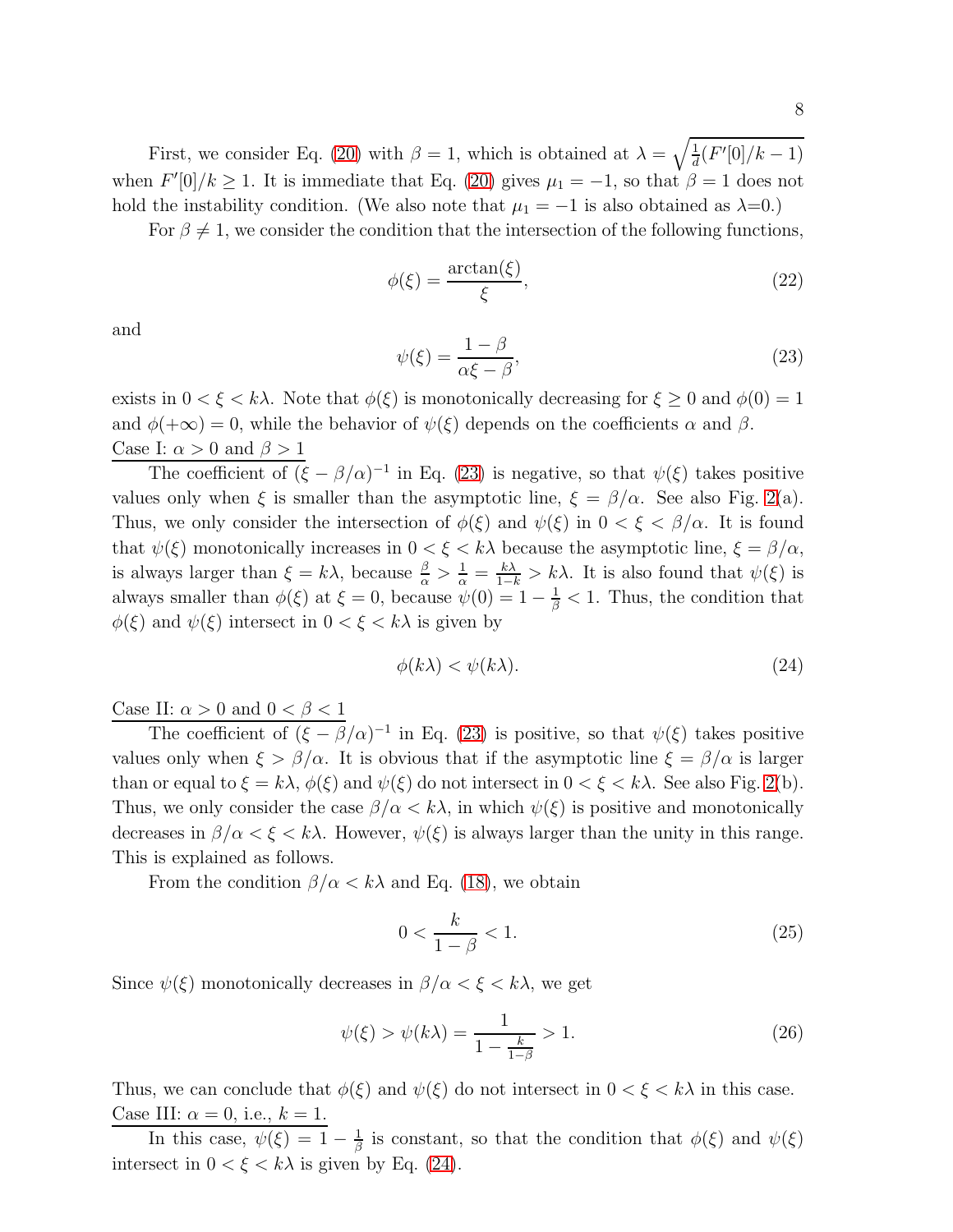Case IV:  $\alpha < 0$  and  $\beta > 1$ .

The coefficient of  $(\xi - \beta/\alpha)^{-1}$  in Eq. [\(23\)](#page-7-0) is positive and the asymptotic line  $\xi = \beta/\alpha$ is in the negative region, so that  $\psi(\xi)$  takes finite positive values and monotonically decreases in  $0 < \xi < k\lambda$ . See also Fig. [2\(](#page-22-1)b). In addition,  $\psi(\xi)$  is smaller than  $\phi(\xi)$  at  $\xi = 0$ , because  $\psi(0) = 1 - 1/\beta < 1$ . Thus, the condition that  $\phi(\xi)$  and  $\psi(\xi)$  intersect in  $0 < \xi < k\lambda$  is given by Eq. [\(24\)](#page-7-1).

Case V:  $\alpha < 0$  and  $0 < \beta < 1$ .

The coefficient of  $(\xi - \beta/\alpha)^{-1}$  in Eq. [\(23\)](#page-7-0) is negative and the asymptotic line  $\xi = \beta/\alpha$ is in the negative region, so that  $\psi(\xi)$  is always negative in  $0 < \xi < k\lambda$ . Thus,  $\phi(\xi)$  and  $\psi(\xi)$  do not intersect in  $0 < \xi < k\lambda$ .

In summary, the condition that  $\phi(\xi)$  and  $\psi(\xi)$  intersect in  $0 < \xi < k\lambda$  is solely given by Eq. [\(24\)](#page-7-1). Thus, the instability condition of the perturbation with mode  $\lambda$  for Eqs.  $(1)$ – $(4)$  is written as

<span id="page-8-1"></span>
$$
\frac{F'[0]}{k} > \left[1 + \frac{k}{\frac{k\lambda}{\arctan(k\lambda)} - 1}\right](1 + d\lambda^2). \tag{27}
$$

We also remark that the auxiliary condition  $\beta > 1$ , i.e.,  $0 < \lambda < \sqrt{(F'[0]/k-1)/d}$ , is automatically satisfied under the above condition. Thus, when  $F'[0]/k$  exceeds the minimum of the right-hand side of Eq. [\(27\)](#page-8-1) with variation in  $0 < \lambda < \sqrt{(F'[0]/k - 1)/d}$ , the stationary homogeneous state in the population density becomes linearly unstable. Furthermore, stationary periodic patterns are generated because no unstable eigenmodes exist in the limit of large  $\lambda$ .

#### 3.3. Continuum limit

We introduce a small parameter  $\varepsilon$  and scale k, x, and d in Eqs. [\(1\)](#page-2-0) and [\(2\)](#page-2-1) as follows,

$$
k = \varepsilon^2, \quad x = \varepsilon \hat{x}, \quad d = \varepsilon^2 \hat{d}.\tag{28}
$$

We also suppose the gradient of the response function is scaled as

<span id="page-8-0"></span>
$$
F'[0] = \varepsilon^2 \hat{F}'[0].\tag{29}
$$

Then, by the asymptotic analysis of small  $\varepsilon$  for Eqs. [\(1\)](#page-2-0) and [\(2\)](#page-2-1), we obtain the following flux-limited Keller-Segel equation in the limit  $\varepsilon \to 0$ ,

<span id="page-8-2"></span>
$$
\partial_t \rho + \partial_{\hat{x}} \left( U[\log S] \rho \right) = \frac{1}{3} \partial_{\hat{x}\hat{x}} \rho + P[\rho] \rho, \tag{30}
$$

$$
-\hat{d}\partial_{\hat{x}\hat{x}}S + S = \rho,\tag{31}
$$

where  $U[\log S]$  is defined as

<span id="page-8-3"></span>
$$
U[\log S] = \int_0^1 v \hat{F}[v\partial_{\hat{x}} \log S] dv.
$$
 (32)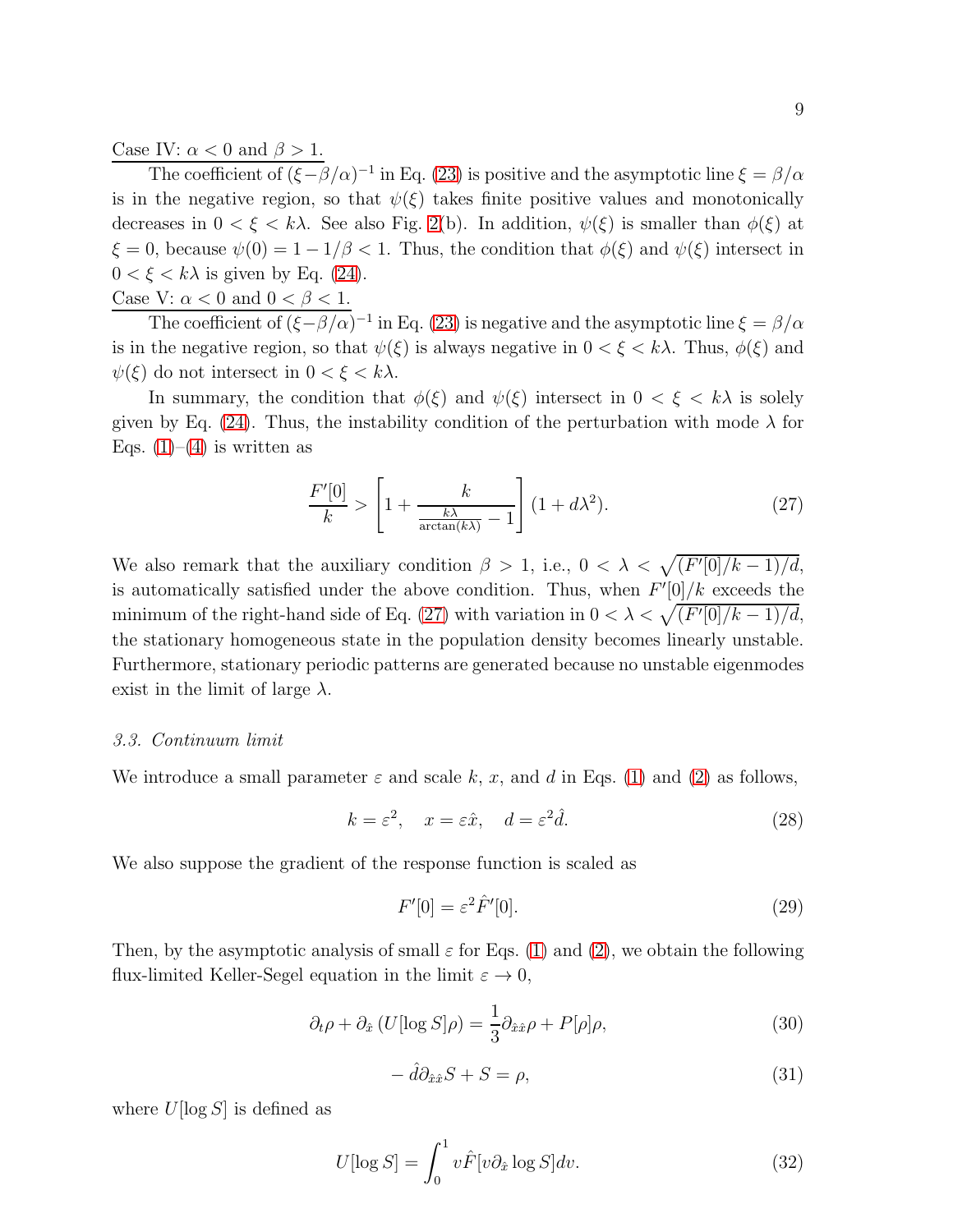We remark that the flux  $U[\log S]$  is bounded as  $|U[\log S]| \leq \frac{\chi}{2}$  because of the bounded signal response Eq. [\(6c](#page-3-2)).

When we carry out the linear instability analysis for Eqs.  $(30)$ – $(32)$  as in the previous subsection, we obtain the growth rate

<span id="page-9-0"></span>
$$
\mu_1 = -1 + \frac{\hat{F}'[0]\hat{\lambda}^2}{3(1+\hat{d}\hat{\lambda}^2)} - \frac{1}{3}\hat{\lambda}^2,
$$
\n(33)

where  $\hat{\lambda}$  is the Fourier variable as to  $\hat{x}$ , i.e.,  $\hat{\lambda} = \varepsilon \lambda$ . Eq. [\(33\)](#page-9-0) achieves its maximum at  $\hat{\lambda}^2 = (\sqrt{\hat{F}'[0]} - 1)/\hat{d}$ , and the sign of the maximum value of the growth rate  $\mu_1$ determines the linear stability. Thus, the instability condition for Eqs.  $(30)$ – $(32)$  is written as

<span id="page-9-1"></span>
$$
\hat{F}'[0] > (1 + \sqrt{3\hat{d}})^2. \tag{34}
$$

Remarkably the above equation is consistent with the linear stability condition of the Keller-Segel system obtained earlier by Nadin, et. al., Ref. [\[11\]](#page-19-7). We also note that Eq. [\(34\)](#page-9-1) can be obtained by using Eq. [\(7\)](#page-4-0) with the same scaling as Eq. [\(28\)](#page-8-0). This means Eq. [\(7\)](#page-4-0) is not only sufficient but also necessary condition for linear instability in the continuum limit.

#### 4. Numerical analysis

The numerical simulations are performed for Eqs.  $(1)$ – $(3)$  with the uniform initial density, i.e.,  $f(0, x, v) = S(0, x) = 1$ , and periodic boundary condition in the onedimensional interval  $x = [0, L]$ , i.e.,  $f(t, 0, v) = f(t, L, v)$  and  $S(t, 0) = S(t, L)$ . The kinetic equation Eq. [\(1\)](#page-2-0) is solved by the Monte Carlo (MC) method, which has been recently developed in Ref. [\[42\]](#page-20-11), coupled with the finite volume (FV) scheme for Eq. [\(2\)](#page-2-1). The details of the MC method and FV scheme is presented in Sec. [5.](#page-11-0) In the MC simulations, the one-dimensional interval L is set as  $L=100$  and divided into 2000 cubic lattice boxes with a side length  $\Delta x=0.05$ . The  $1\times10^7$  simulation particles are used initially as a total in the whole lattice boxes, and they are distributed randomly into each lattice box. See also Fig. [6.](#page-24-0) The time-step size  $\Delta t$  is set as  $\Delta t = 5 \times 10^{-3}$ . In the previous study, it has been verified that these simulation parameters produce accurate numerical solutions. Eq. [\(2\)](#page-2-1) is discretized using the FV scheme on the uniform lattice mesh system with a mesh interval  $\Delta x$  and solved implicitly at each time step.

For the population-growth rate  $P[\rho]$  and response function  $F[X]$ , which satisfies Eq. [\(4\)](#page-3-1) and Eq. [\(6\)](#page-3-2), respectively, we consider

<span id="page-9-3"></span>
$$
P[\rho] = 1 - \rho,\tag{35}
$$

and

<span id="page-9-2"></span>
$$
F[X] = \chi \tanh\left(\frac{X}{\delta}\right). \tag{36}
$$

Here,  $\chi$  and  $\delta^{-1}$  represent the amplitude of modulation and stiffness of the response function, respectively. Note that for Eq. [\(36\)](#page-9-2),  $F'[0]$  is given as  $F'[0] = \chi/\delta$ . The values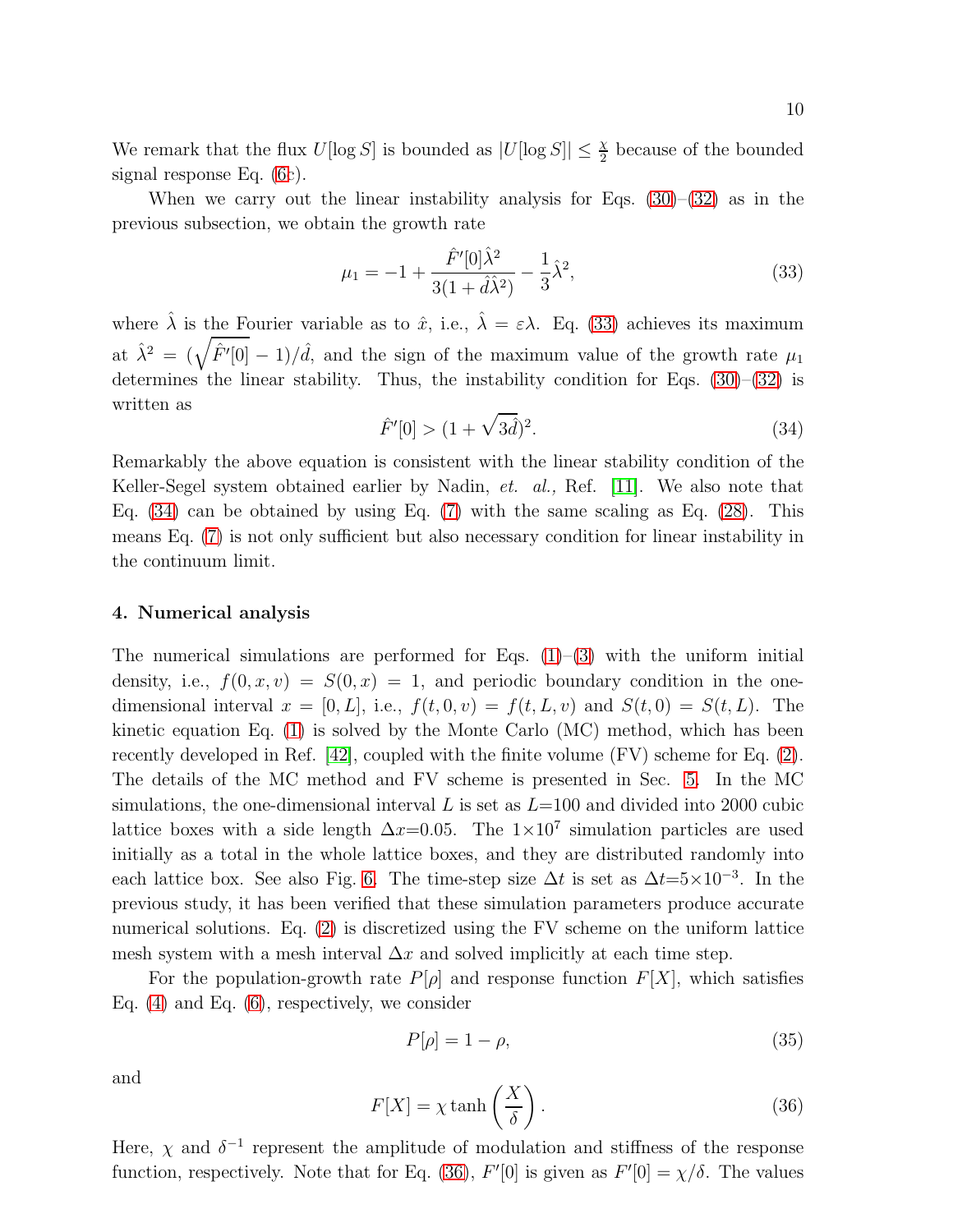of parameters  $\chi$ ,  $\delta$ , and d are set so as to correspond to the marks A, B, C in Fig. [1](#page-22-0) with four values of k, i.e.,  $k=0.1, 1, 2$ , and 10. More specifically, we set the parameters as  $(\chi/\sqrt{k}, \sqrt{k}\delta, d/k) = (0.5, 0.05, 1)$  for A,  $(0.5, 0.0625, 1)$  for B,  $(0.5, 0.0625, 0.7)$  for C, and (0.5, 0.1, 1) for D. We perform the MC simulations for the parameters listed in Table [1](#page-23-0) and investigate the compatibility and sharpness of the kinetic instability condition Eq. [\(7\)](#page-4-0) numerically. Table [1](#page-23-0) also shows the prediction of the linear instability by Eq. [\(7\)](#page-4-0). For example, the parameter set C with  $k = 1.0$  is slightly above the critical line in Fig. [1,](#page-22-0) so that the kinetic instability condition Eq. [\(7\)](#page-4-0) affirms the occurrence of periodic pattern formation. However, for the parameter set C with  $k = 2.0$ , which is slightly below (but very close to) the critical line in Fig. [1,](#page-22-0) we cannot confirm neither the linear instability nor homogeneous state theoretically because Eq. [\(7\)](#page-4-0) is a sufficient condition of the linear instability. However, the MC simulation can numerically demonstrate how sharply the kinetic instability condition Eq. [\(7\)](#page-4-0) can predict the pattern formations.

Figure [3](#page-23-1) shows the time progress of the population density  $\rho$ . It is obviously seen that the results for the black squares in Table [1](#page-23-0) exhibit the stationary periodic patterns after some transient period. On the other hand, those for the white squares in Table [1](#page-23-0) do not show any distinct patterns. In order to quantify the patterns, we also calculate the power spectra of the Fourier transforms of population density profiles between  $t=[400,500]$ . Figure [4](#page-24-1) shows the results of the power spectra. Here, we take the averages of the snap shots of power spectra obtained at  $t=[400,500]$  with a time interval 4. The power spectrum for the continuum equations Eqs. [\(30\)](#page-8-2)–[\(32\)](#page-8-3) is calculated from the snap shot of the population density at  $t = 200$ . For the parameter sets shown as the black squares  $\blacksquare$  in Table [1](#page-23-0) (See Fig. [4\(](#page-24-1)a)), steep peaks are observed and the first peaks appear in  $0 < \hat{\lambda} < \sqrt{(\hat{F}'[0] - 1)/\hat{d}}$  for each parameter set. The second and third peaks also appear as the non-linear effects although they are much smaller than the first peaks. The power spectra decreases as the wave number  $\lambda$  decreases from the first-peak position, while they neither grow nor damp at the large wave number, so that a plateau regime appears at the large wave numbers. The peaks of the power spectrum for the continuum equations with the parameter set B coincide with those for the parameter set B with  $k = 0.1$ . However, no plateau regime appears for the continuum equations. This result confirms that there are no eigenmodes of the linearized kinetic equation.

For the parameter sets shown as the white squares  $\Box$  in Table [1](#page-23-0) (See Fig. [4\(](#page-24-1)b)), the behaviors of power spectra are similar to those for the black squares in Table [1,](#page-23-0) i.e., Fig. [4\(](#page-24-1)a), except the peak behaviors. In Fig. [4\(](#page-24-1)b), we cannot see the steep first peaks as seen in Fig.  $4(a)$ . The small peaks of A, B, and C in Fig.  $4(b)$  are even smaller than the second peaks appearing in the figure (a). For the parameter set C, we cannot see any peaks. Thus, we cannot observe the stationary periodic patterns evidently in Fig. [3](#page-23-1) for the parameter sets shown as white squares in Table [1.](#page-23-0)

The parameter set A and B are very close to the critical lines for  $k=2.0$  and  $k=0.1$ in Fig. [1,](#page-22-0) respectively. (The parameter set A is only slightly lower and B is only slightly upper than each critical line.) However, the result of the parameter set B shows the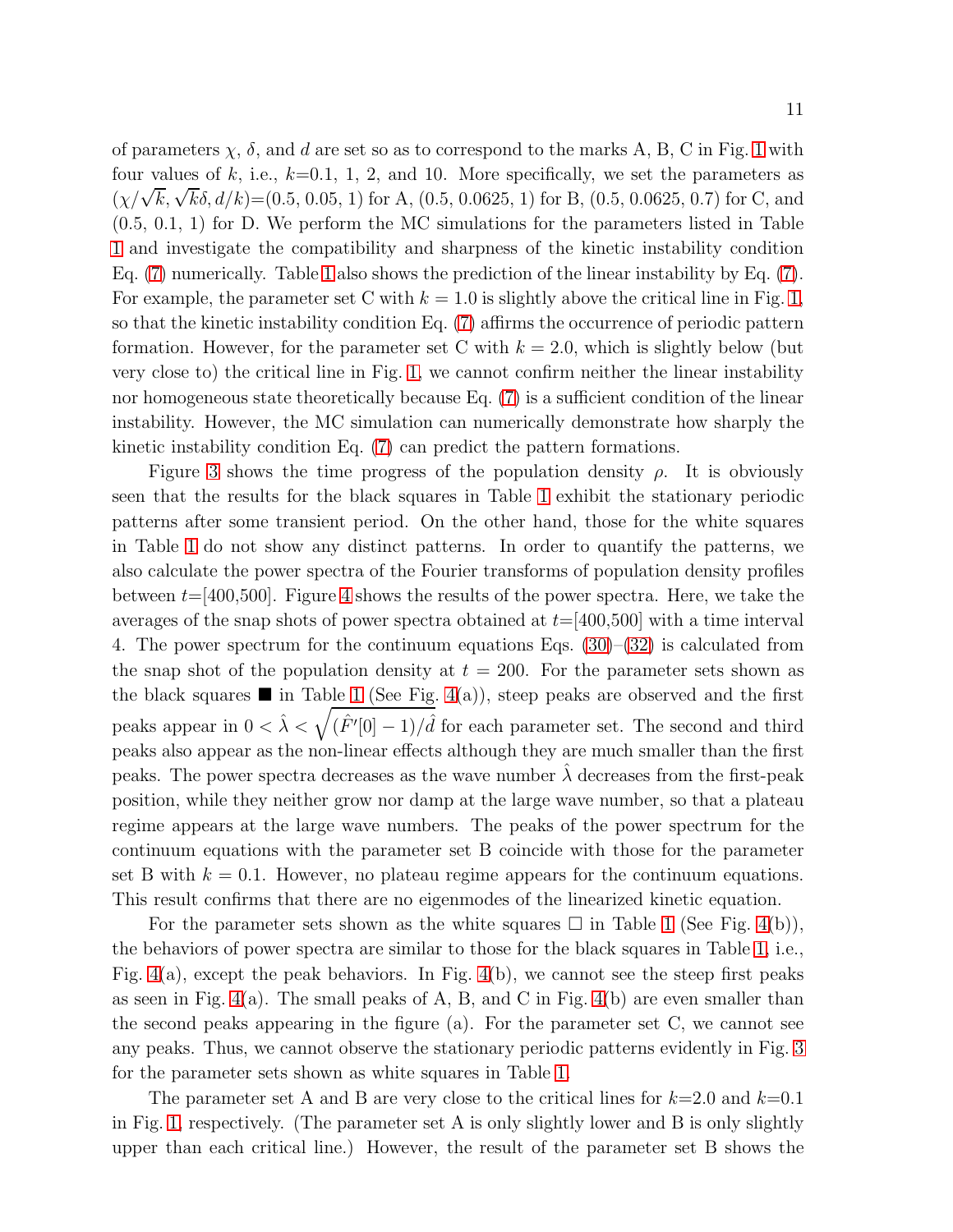12

stationary periodic pattern evidently but the result of the parameter set A does not show it. These numerical results demonstrate that the critical lines in the instability diagram Fig. [1](#page-22-0) can predict sharply the occurrence of the linear instability and pattern formations.

Finally, we show the effect of modulation amplitude  $\chi$  on the instability pattern profile. Figure [5](#page-24-2) shows the pattern profile for the parameter set B with  $k = 0.1$  in Table [1](#page-23-0) and that obtained when the modulation amplitude  $\chi$  is about four times larger than the parameter set B for  $k = 0.1$ . The pattern profile obtained for the former parameter is periodic oscillation around the initial uniform state  $\rho = 1$ . The formation of periodic oscillatory patter applies to all of the instability patterns obtained in the parameter sets in Table [1,](#page-23-0) where  $\chi$  is fixed as  $\chi/\sqrt{k} = 0.5$ . However, in the case of a large modulation amplitude, i.e.,  $\chi/\sqrt{k} = 2.06$ , the population of bacteria becomes localized due to a strong chemotactic response so that it forms periodical bounded spikes. The boundedness in instability pattern formation stems from the flux-limited property in the non-linear stiff response function. Incidentally, the boundedness property is also inherent in the flux-limited Keller-Segel equation which is obtained by the asymptotic analysis of the kinetic chemotaxis equation. The variety of solution types is observed in the flux-limited Keller-Segel equation, which will be addressed in our forthcoming paper.

# <span id="page-11-0"></span>5. Monte Carlo method

The motions of the chemotactic bacteria are simulated by using the Monte Carlo particles which follows the process described by the kinetic chemotaxis equation Eq. [\(1\)](#page-2-0) coupled with the reaction-diffusion equation for the chemoattractant Eq. [\(2\)](#page-2-1). The onedimensional space interval  $x \in [0, L]$  is divided into I cubic lattices with a uniform side length  $\Delta x$ , i.e.,  $L = I \Delta x$ . See also Fig. [6.](#page-24-0) The reaction-diffusion equation Eq. [\(2\)](#page-2-1) is implicitly solved on the uniform lattice system by using a finite volume scheme as

<span id="page-11-2"></span>
$$
-\frac{d}{\Delta x^2}(S_{i+1}^n - 2S_i^n + S_{i-1}^n) + S_i^n = \rho_i^n, \quad (i = 0, \cdots, I-1),
$$
\n(37)

where  $S_i^n$  and  $\rho_i^n$  are the concentration of chemical attractant and population density of bacteria in the *i*th lattice site  $[i\Delta x, (i+1)\Delta x] \times \Delta x^2$  at a time  $t = n\Delta t$ , respectively. Here we also set  $S_{-1}^n = S_{I-1}^n$  and  $S_I^n = S_0^n$  according to the periodic condition. Hereafter the superscript represents the time-step number, the subscript without parenthesis represents the lattice-site number, and the subscript in parenthesis represents the index of each MC particle. The population density of bacteria  $\rho_i^n$  is calculated from the number of the MC particles involved in the *i*<sup>th</sup> lattice site,  $M_i^n$ , as

<span id="page-11-1"></span>
$$
\rho_i^n = M_i^n / M,\tag{38}
$$

where  $M$  is the number of MC particles involved in one lattice site in the reference state, i.e,  $M = N/I$ , where N is the total number of MC particles in the initial state.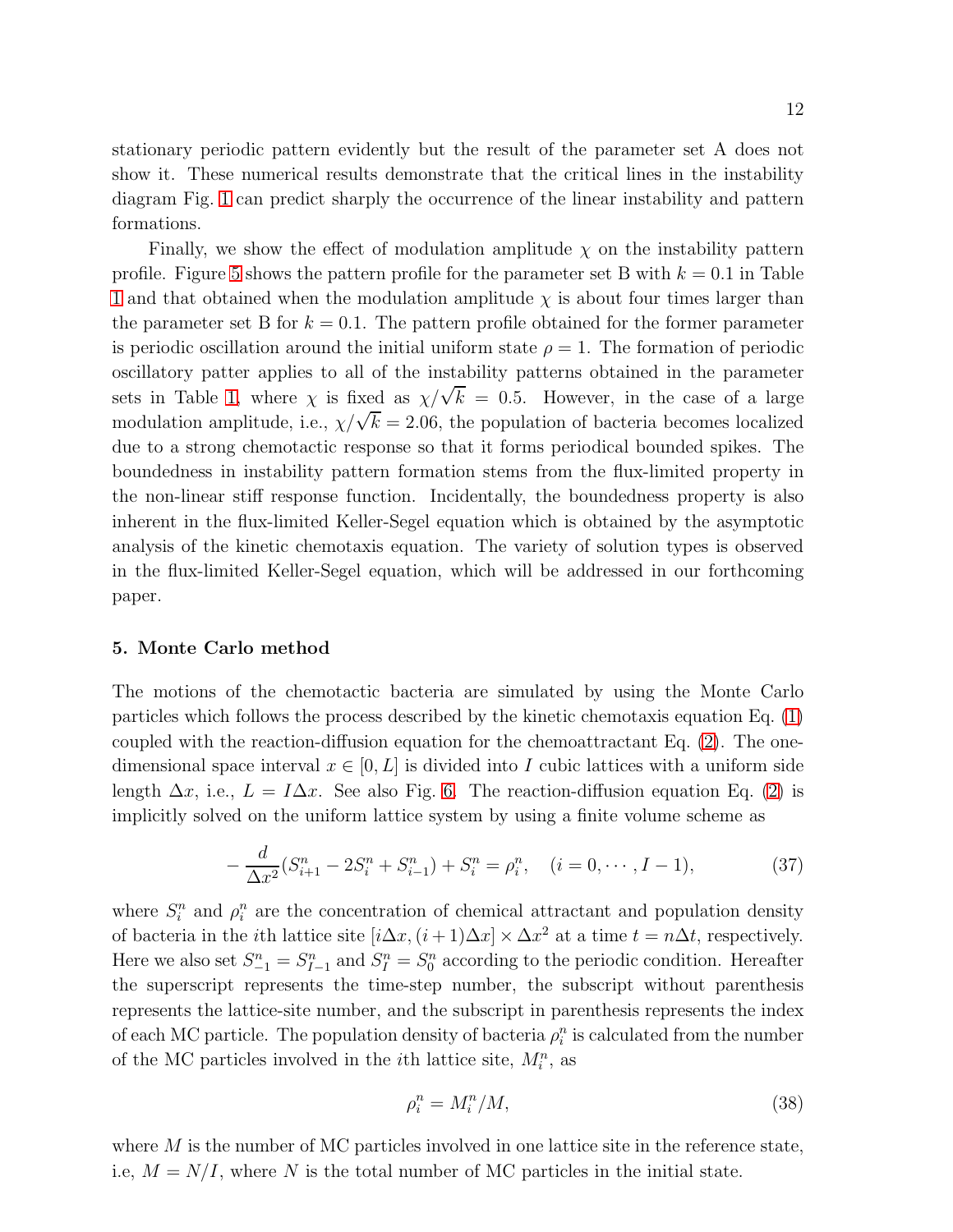The MC simulation is conducted using the following steps. Hereafter, the position and velocity of the *l*<sup>th</sup> particle are expressed as  $r_{(l)}^n$  and  $v_{(l)}^n$ , respectively.

- () At  $\hat{t} = 0$ , MC particles are distributed according to the initial density. In each lattice site, MC particles are distributed uniformly at random positions and their velocities **v** are determined by the probability density  $f_i^0(v)/(4\pi\rho_i^0)$ .
- (i) Particles move with their velocities for a duration  $\Delta \hat{t}$ :

$$
\boldsymbol{r}_{(l)}^{n+1} = \boldsymbol{r}_{(l)}^n + \boldsymbol{v}_{(l)}^n \Delta \hat{t} \quad (l = 1, \cdots, N^n), \tag{39}
$$

where  $N^n$  is the total number of simulation particles at a time step n, i.e.,  $N^n = \sum_{i=0}^{I-1} M_i^n$ . The particles that move beyond the boundaries are inserted at the opposite boundaries according to the periodic boundary conditions.

- (ii) At each lattice site, the macroscopic population densities  $\rho_i^{n+1}$  and concentrations of chemical cues  $S_i^{n+1}$   $(i = 0, \dots, I-1)$  are calculated by Eqs. [\(38\)](#page-11-1) and [\(37\)](#page-11-2), respectively.
- (iii) The tumbling of each particle is calculated using the scattering kernel in Eq. [\(1\)](#page-2-0). The tumbling of the lth particle may occur with a probability

$$
\frac{\Delta t}{k} K[D_t \log S_{(l)}^{n+1}], \tag{40}
$$

where  $D_t \log S_{(l)}$  represents the temporal variation of the chemical cue experienced by the lth MC particle along the pathway, and is defined by the following forward difference,

<span id="page-12-0"></span>
$$
D_t \log S_{(l)}^n = \frac{\log S(t^n, \mathbf{r}_{(l)}^n) - \log S(t^n - \Delta t, \mathbf{r}_{(l)}^n - \mathbf{v}_{(l)}^n \Delta t)}{\Delta t}.
$$
(41)

The local concentration of chemical cue at the position of the lth MC particle is calculated by using linear interpolation between the neighboring lattice sites, i.e.,

$$
\log S(t^n, \mathbf{r}_{(l)}^n) = \log S_i^n + \frac{\log S_{i+1}^n - \log S_{i-1}^n}{2\Delta x} (r_{x(l)}^n - x_{i+\frac{1}{2}}). \tag{42}
$$

This generates a chemoattractant gradient and MC particles that stay at the same lattice site after a single time step can sense the chemoattractant gradient along their pathways.

For the particle that is judged to tumble, say the  $l_t$ th particle, a new velocity after the tumbling,  $v_{(l_1)}^{n+1}$  $\binom{n+1}{(l_t)}$ , is determined randomly as,

<span id="page-12-1"></span>
$$
v_x = 1 - 2U_1, \quad v_y = \sqrt{1 - v_x^2} \cos(2\pi U_2), \quad v_z = \sqrt{1 - v_x^2} \sin(2\pi U_2). \tag{43}
$$

Here  $U_1$  and  $U_2$  are the uniform random variables between 0 and 1.

(iv) The divisions/deaths are judged for all MC particles. The division (or death) occurs with a probability  $|P[\rho_i^n]|\Delta t$ , if  $|P[\rho_i^n]|$  is positive (or negative), where  $\rho_i^n$  is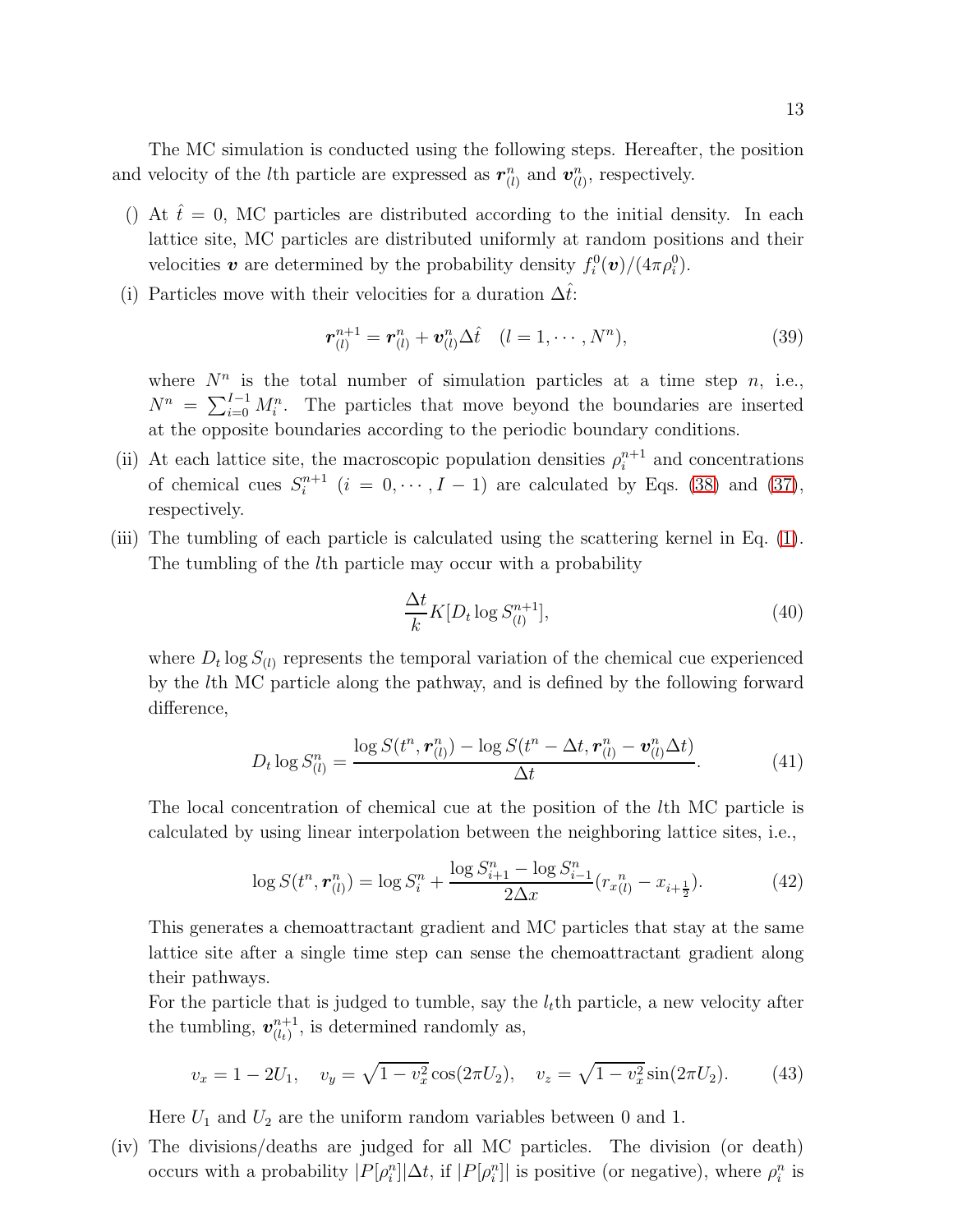the local population density at the lattice site where each MC particle is involved. For a particle that is judged to undergo division, e.g., the lth particle, a new particle with the same velocity  $\mathbf{v}_{(l)}$  is created at a random position within the same lattice site. The numbers of MC particles involved in each lattice site are counted,  $M_i^{n+1}$  $(i = 0, \dots, I-1)$ , and the total number of simulation particles is updated as  $N^{n+1}$ .

(v) Return to step 1 with the obtained  $r_{(l)}$ ,  $e_{(l)}$ ,  $S_{(l)}$  ( $l=1,\dots,M$ ) at the new time step.

Weak formulation The overall procedure corresponds to the first-order time difference equation of the kinetic chemotaxis equation in the weak formulation. We consider the following moment equation,

$$
\langle \Phi(\mathbf{x}, \mathbf{v}), f(t + \Delta t, \mathbf{x}, \mathbf{v}) \rangle = \langle \Phi(\mathbf{x}, \mathbf{v}), f(t, \mathbf{x}, \mathbf{v}) - \Delta t \mathbf{v} \cdot \nabla f(t, \mathbf{x}, \mathbf{v}) \rangle
$$
  
+
$$
\langle \Phi(\mathbf{x}, \mathbf{v}), \frac{1}{4\pi k} \int_{V} K[D_t \log S|_{\mathbf{v}'}] f(t, \mathbf{x}, \mathbf{v}') d\Omega(\mathbf{v}') - \frac{1}{k} K[D_t \log S|_{\mathbf{v}}] f(t, \mathbf{x}, \mathbf{v}) \rangle \Delta t
$$
  
+
$$
\langle \Phi(\mathbf{x}, \mathbf{v}), P[\rho(t, \mathbf{x})] f(t, \mathbf{x}, \mathbf{v}) \rangle \Delta t,
$$
(44)

where  $\Phi(\mathbf{x}, \mathbf{v})$  is an arbitrary smooth function which vanishes outside the computational domain on  $x$ .

Here  $\langle , \rangle$  > defines the integration of the arbitrary functions  $a(x, v)$  and  $b(x, v)$ as

<span id="page-13-4"></span>
$$
\langle a(\boldsymbol{x},\boldsymbol{v}),b(\boldsymbol{x},\boldsymbol{v})\rangle=\frac{1}{4\pi(\Delta x)^3}\int_{V,\mathbb{R}}a(\boldsymbol{x},\boldsymbol{v})b(\boldsymbol{x},\boldsymbol{v})d\boldsymbol{x}d\Omega(\boldsymbol{v}).\tag{45}
$$

We consider the functions  $f^A$ ,  $f^B$ , and  $f^C$  which are determined, respectively, as

<span id="page-13-1"></span>
$$
\langle \Phi, f^A \rangle = \langle \Phi(\mathbf{x}, \mathbf{v}), f(t, \mathbf{x}, \mathbf{v}) - \Delta t \mathbf{v} \cdot \nabla f(t, \mathbf{x}, \mathbf{v}) \rangle, \tag{46a}
$$

$$
\langle \Phi, f^B \rangle = \langle \Phi(x, v), \frac{1}{4\pi k} \int_V K[D_t \log S|_{v'}] f(t, x, v') d\Omega(v')
$$
\n
$$
- \frac{1}{k} K[D_t \log S|_{v}] f(t, x, v) > \Delta t,
$$
\n
$$
\langle \Phi, f^C \rangle = \langle \Phi(x, v), P[\phi(t, x)] f(t, x, v) > \Delta t \rangle
$$
\n(46a)

<span id="page-13-3"></span>
$$
\langle \Phi, f^C \rangle = \langle \Phi(\mathbf{x}, \mathbf{v}), P[\rho(t, \mathbf{x})]f(t, \mathbf{x}, \mathbf{v}) \rangle \Delta t. \tag{46c}
$$

<span id="page-13-2"></span>Then,  $f(t + \Delta t, \mathbf{x}, \mathbf{v})$  is obtained by the sum of three functions:

$$
f(t + \Delta t, \mathbf{x}, \mathbf{v}) = f^A + f^B + f^C.
$$
 (47)

In the MC method, the microscopic population density  $f$  at the nth time step is approximated as

<span id="page-13-0"></span>
$$
f^{n}(\boldsymbol{x},\boldsymbol{v})=\frac{4\pi(\Delta x)^{3}}{M}\sum_{l=1}^{N^{n}}\delta(\boldsymbol{x}-\boldsymbol{r}_{(l)}^{n})\delta(\boldsymbol{v}-\boldsymbol{v}_{(l)}^{n}).
$$
\n(48)

By substituting Eq. [\(48\)](#page-13-0) into Eq. [\(46a\)](#page-13-1) we obtain the following equation:

$$
\langle \Phi, f^A \rangle = \frac{1}{M} \sum_{l=1}^{N^n} \Phi(\boldsymbol{r}_{(l)}^n, \boldsymbol{v}_{(l)}^n) + \Delta t \boldsymbol{v} \cdot \nabla \Phi(\boldsymbol{r}_{(l)}^n, \boldsymbol{v}_{(l)}^n)
$$
  

$$
= \frac{1}{M} \sum_{l=1}^{N^n} \Phi(\boldsymbol{r}_{(l)}^n + \boldsymbol{v}_{(l)}^n \Delta t, \boldsymbol{v}_{(l)}^n) + \mathcal{O}(\Delta t^2).
$$
 (49)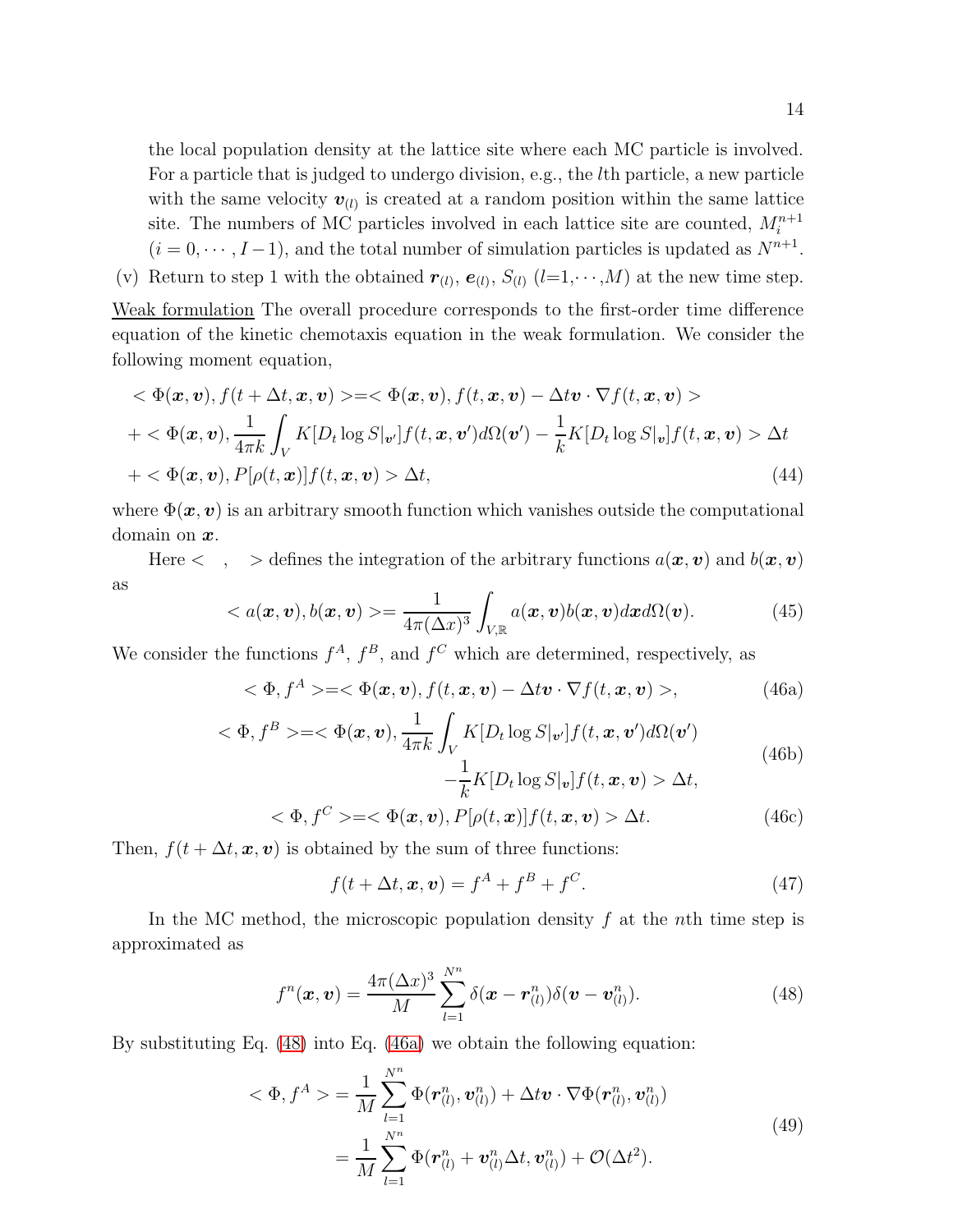It is easily seen that the function  $f^A$  corresponds to the distribution that is obtained by the moving process, say  $S_1$  in the MC method, i.e.,

<span id="page-14-0"></span>
$$
\mathcal{S}_1\{f^n\} = f^A + \mathcal{O}(\Delta t^2),\tag{50}
$$

where  $S_1\{\cdot\}$  represents the operator of the process 1 in the MC method.

The tumbling process and division/death process in the MC method, say  $S_3$  and  $\mathcal{S}_4$  respectively, are performed independently in each lattice site. Thus, we consider the processes in a fixed lattice site, say the ith lattice site, with using a test function written as  $\Phi(x, v) = \phi_i(x)\psi(v)$ , where  $\phi_i(x)$  is an arbitrary smooth function which vanishes outside the ith lattice site. Then, by substituting Eq. [\(48\)](#page-13-0) into Eqs. [\(46b\)](#page-13-2) and [\(46c\)](#page-13-3) we obtain the following equations:

$$
\langle \phi_i(\boldsymbol{x})\psi(\boldsymbol{v}), f^B \rangle = \frac{\Delta t}{kM} \sum_{m=1}^{M_i^n} K\left[D_t \log S_{(m)}^n\right] \phi_i(\boldsymbol{r}_{(m)}^n) (\bar{\psi} - \psi(\boldsymbol{v}_{(m)}^n)) + \mathcal{O}(\Delta t^2), \tag{51}
$$

<span id="page-14-1"></span>
$$
\langle \phi_i(\boldsymbol{x}) \psi(\boldsymbol{v}), f^C \rangle = \frac{\Delta t}{M} \sum_{m=1}^{M_i^n} P[\rho(\boldsymbol{r}_{(m)}^n)] \phi_i(\boldsymbol{r}_{(m)}^n) \psi(\boldsymbol{v}_{(m)}^n),
$$

$$
= \frac{\Delta t P[\rho_i^n]}{M} \sum_{m=1}^{M_i^n} \bar{\phi}_i \psi(\boldsymbol{v}_{(m)}^n) + \mathcal{O}(\Delta t \Delta x^2), \tag{52}
$$

where the subscript  $m(m = 1, \dots, M_i^n)$  counts the MC particles involved in the ith lattice site at the *n*th time step. Here  $D_t \log S^n_{(m)}$  is defined in Eq. [\(41\)](#page-12-0),  $\bar{\psi}$  = 1  $\frac{1}{4\pi} \int \psi(\boldsymbol{v}) d\Omega(\boldsymbol{v})$ , and  $\bar{\phi}_i = \phi(\boldsymbol{x}_{i+\frac{1}{2}})$ , where  $\boldsymbol{x}_{i+\frac{1}{2}}$  represents the center of the *i*th lattice site. In the derivation of Eq. [\(51\)](#page-14-0), we approximate the tumbling kernel as

$$
K[D_t \log S|_v] = K\left[\frac{\log S(t, \boldsymbol{x}) - \log S(t - \Delta t, \boldsymbol{x} - \boldsymbol{v}\Delta t)}{\Delta t}\right] + \mathcal{O}(\Delta t). \tag{53}
$$

We note that the second equality in Eq. [\(52\)](#page-14-1) is obtained under the assumption of the uniform distribution of large number of particles in each lattice site.

In the tumbling process  $S_3$ , the particle which creates the tumbling, say the  $m_t$ th particle, changes its velocity randomly as  $v_{m_t}^n \to v_{m_t}^{n+1} = u_t$ , where the random velocity  $u_t$  is given by Eq. [\(43\)](#page-12-1). We now suppose that  $M_t$  particles make the tumbling in the *i*th lattice site, then the microscopic population density  $f<sup>n</sup>$  in the *i*th lattice site changes as

$$
S_3\{f^n\} = \frac{4\pi (\Delta x)^3}{M} \left\{ \sum_{\substack{m=1 \ m \neq m_t}}^{M^n_i} \delta(x - r^n_{(m)}) \delta(v - v^n_{(m)}) + \sum_{t=1}^{M_t} \delta(x - r^n_{(m_t)}) \delta(v - u_t) \right\},\tag{54}
$$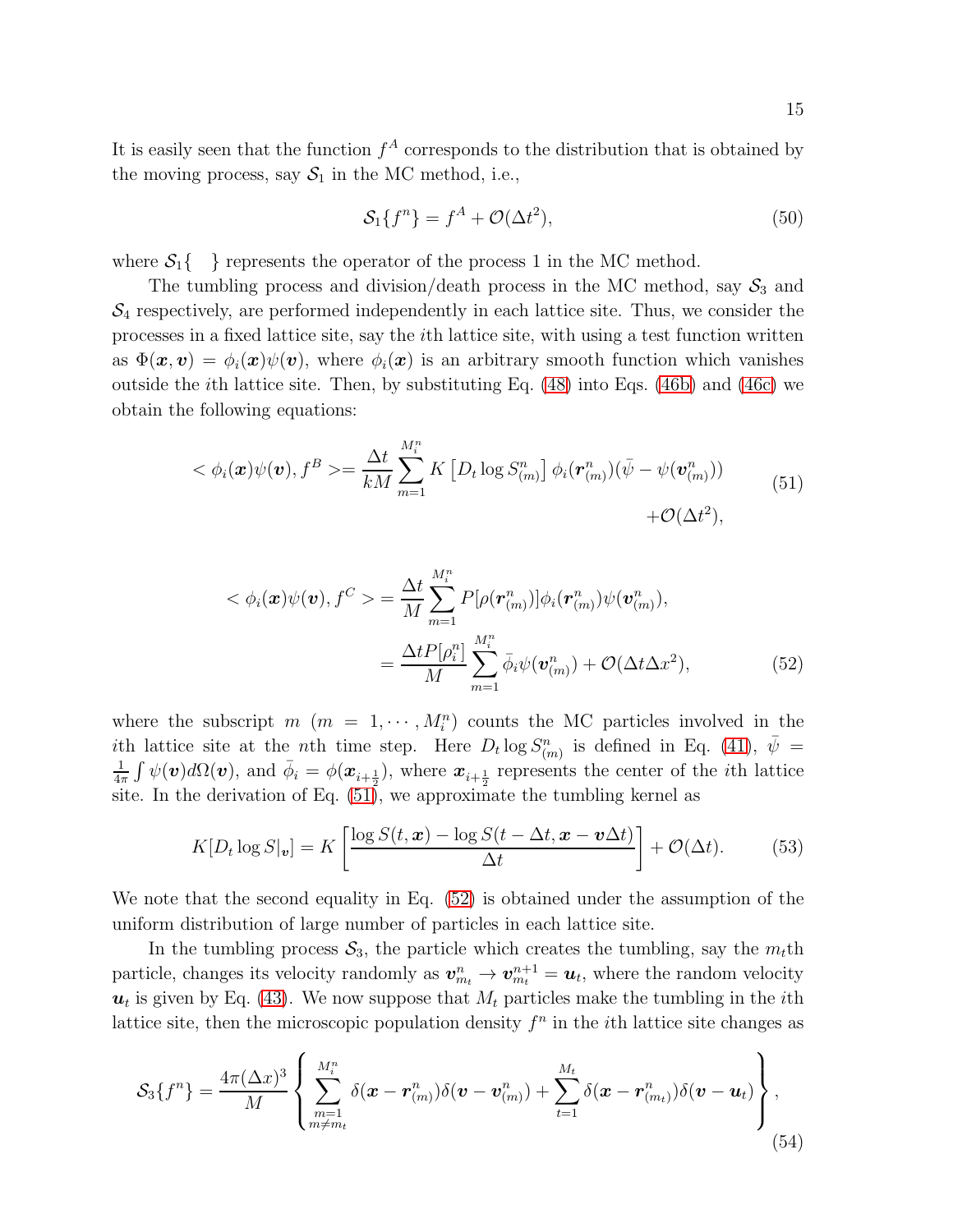<span id="page-15-0"></span>and the moment is written as

$$
\langle \phi_i(\boldsymbol{x}) \psi(\boldsymbol{v}), \mathcal{S}_3 \{ f^n \} \rangle
$$
  
= 
$$
\frac{1}{M} \left\{ \sum_{m=1}^{M_i^n} \phi_i(\boldsymbol{r}_{(m)}^n) \psi(\boldsymbol{v}_{(m)}^n) + \sum_{t=1}^{M_t} \phi_i(\boldsymbol{r}_{(m_t)}^n) \left[ \psi(\boldsymbol{u}_t) - \psi(\boldsymbol{v}_{(m_t)}^n) \right] \right\}.
$$
 (55)

We introduce the stochastic variables  $Z_m$  and Z which are defined as

$$
Z_m = \begin{cases} \phi_i(\mathbf{r}_{(m)}) \left[ \psi(\mathbf{u}) - \psi(\mathbf{v}_{(m)}) \right], & \text{(if tumbling)}, \\ 0, & \text{(otherwise)}, \end{cases}
$$
(56)

and

$$
Z = \frac{1}{M} \sum_{m=1}^{M_i^n} Z_m.
$$
\n(57)

If the tumbling occurs for  $M_t$  particles in the *i*th lattice site, the realized value of Z is written as

<span id="page-15-1"></span>
$$
\hat{Z} = \frac{1}{M} \sum_{t=1}^{M_t} \phi(\mathbf{r}_{m_t}) \left[ \psi(\mathbf{u}_t) - \psi(\mathbf{v}_{m_t}) \right] = \langle \phi_i(\mathbf{r}) \psi(\mathbf{v}), \mathcal{S}_3 \{ f^n \} - f^n \rangle. \tag{58}
$$

Here we use Eq. [\(55\)](#page-15-0). On the other hand, the expected value of  $Z_m$  is written as

$$
E_p(Z_m) = \phi_i(\boldsymbol{r}_m) \left[ \bar{\psi} - \psi(\boldsymbol{v}_{(m)}) \right] \frac{\Delta t}{k} K[D_t \log S_{(m)}], \tag{59}
$$

and the expected value of  $Z$  is written by the moment Eq. [\(51\)](#page-14-0) as

<span id="page-15-2"></span>
$$
E_p(Z) = \langle \phi_i(\boldsymbol{x}) \psi(\boldsymbol{v}), f^B \rangle + \mathcal{O}(\Delta t^2). \tag{60}
$$

From Eqs. [\(58\)](#page-15-1) and [\(60\)](#page-15-2), it is seen that the microscopic population density obtained by the tumbling process on  $f^n$ ,  $S_3\{f^n\}$  is approximated by the sum of  $f^n$  and  $f^B$  under the assumption of the law of large numbers, i.e.,  $\hat{Z} \simeq E_p(Z)$ ,

$$
S_3\{f^n\} = f^n + f^B + \mathcal{O}(\Delta t^2). \tag{61}
$$

In the division/death process  $S_4$ , the particles in the *i*th lattice site may divide (or die) if the local macroscopic population density  $\rho_i$  is smaller (or larger) than unity. In the divisions, where  $P[\rho_i] > 0$ , the particle creates a new particle with the same velocity at a random position within the same lattice site. Thus, when the divisions occur for  $M_c$  particles for the distribution Eq. [\(48\)](#page-13-0), the microscopic population density in the *i*th lattice site changes as

<span id="page-15-3"></span>
$$
S_4\{f^n\} = \frac{4\pi(\Delta x)^3}{M} \left\{ \sum_{m=1}^{M^n_i} \delta(\mathbf{x} - \mathbf{r}^n_{(m)}) \delta(\mathbf{v} - \mathbf{v}^n_{(m)}) + \sum_{c=1}^{M_c} \delta(\mathbf{x} - (\mathbf{x}_{i+\frac{1}{2}} + \Delta x \mathbf{w}_c)) \delta(\mathbf{v} - \mathbf{v}^n_{(m_c)}) \right\},
$$
\n(62)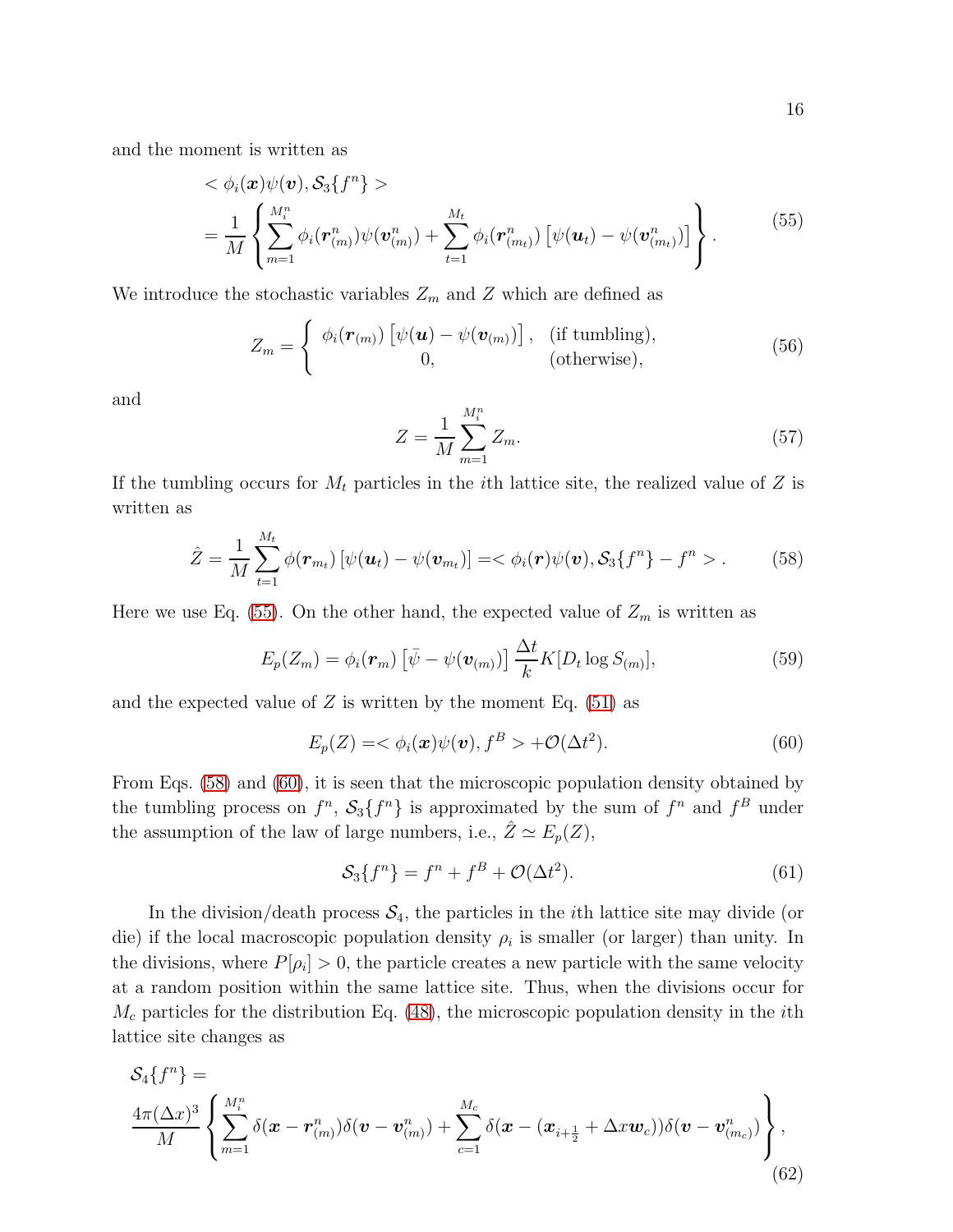where  $w$  is a random vector whose components are uniform random numbers in  $[-\frac{1}{2}]$  $\frac{1}{2}, \frac{1}{2}$  $\frac{1}{2}$ . The moment is written as

$$
\langle \phi_i(\boldsymbol{x}) \psi(\boldsymbol{v}), \mathcal{S}_4 \{ f^n \} \rangle
$$
  
= 
$$
\frac{1}{M} \left\{ \sum_{m=1}^{M_i^n} \phi_i(\boldsymbol{r}_{(m)}^n) \psi(\boldsymbol{v}_{(m)}^n) + \sum_{c=1}^{M_c} \phi_i(\boldsymbol{x}_{i+\frac{1}{2}} + \Delta x \boldsymbol{w}_c) \psi(\boldsymbol{v}_{(m_c)}^n) \right\}.
$$
 (63)

<span id="page-16-0"></span>In deaths, where  $P[\rho_i] < 0$ , the particle is just removed from the lattice site. Thus, when the deaths occurs for  $M_c$  particles in the *i*th lattice site, the microscopic population density obtained after the death process and its moment are written as changing the sign of the second term and replacing  $x_{i+\frac{1}{2}} + \Delta x w_c$  with  $r_{(m_c)}^n$  in Eqs. [\(62\)](#page-15-3) and [\(63\)](#page-16-0), respectively. Hence, under the assumption of the uniform distribution of large number of particles in each lattice site, the moment for the population density after the division/death process  $S_4$  can be written as

$$
\langle \phi_i(\boldsymbol{x})\psi(\boldsymbol{v}), \mathcal{S}_4\{f^n\} \rangle
$$
  
= 
$$
\frac{1}{M} \left\{ \sum_{m=1}^{M_i^n} \phi_i(\boldsymbol{r}_{(m)}^n) \psi(\boldsymbol{v}_{(m)}^n) + \text{sign}(P[\rho_i]) \sum_{c=1}^{M_c} \bar{\phi}_i \psi(\boldsymbol{v}_{(m_c)}^n) \right\} + \mathcal{O}(\frac{M_c}{M} \Delta x^2).
$$
 (64)

We remark that  $M_c/M$  is estimated as  $M_c/M \sim \mathcal{O}(\Delta t)$ .

We introduce the stochastic variable  $\Xi_m$  and  $\Xi$  which are defined as

$$
\Xi_m = \begin{cases}\n\text{sign}(P[\rho_i])\overline{\phi}_i\psi(\boldsymbol{v}_{(m)}), & \text{(if division/death)}, \\
0 & \text{(otherwise)},\n\end{cases}\n\tag{65}
$$

and

$$
\Xi = \frac{1}{M} \sum_{m=1}^{M_i^n} \Xi_m.
$$
\n(66)

If the divisions(or deaths) occur for  $M_c$  particles, the realized value of  $\Xi$  is written as

$$
\hat{\Xi} = \frac{\text{sign}(P[\rho_i])}{M} \sum_{c=1}^{M_c} \bar{\phi}_i \psi(\boldsymbol{v}_{(m_c)}) = \langle \phi_i(\boldsymbol{x}) \psi(\boldsymbol{v}), \mathcal{S}_4 \{ f^n \} - f^n \rangle + \mathcal{O}(\Delta t \Delta x^2). \tag{67}
$$

On the other hand, the expected value of  $\Xi$  is written by Eq. [\(52\)](#page-14-1) as

$$
E_p(\Xi) = \frac{\Delta t P[\rho_i]}{M} \sum_{m=1}^{M_i^n} \bar{\phi}_i \psi(\boldsymbol{v}_{(m)}) = \langle \phi_i(\boldsymbol{x}) \psi(\boldsymbol{v}), f^C \rangle + \mathcal{O}(\Delta t \Delta x^2). \tag{68}
$$

Thus, the microscopic population density obtained by the division/death process on  $f^n$ ,  $S_4\{f^n\}$  is approximated by the sum of  $f^n$  and  $f^C$  under the assumption of the law of large numbers, i.e.,  $\hat{\Xi} \simeq E_p(\Xi)$ ,

$$
S_4\{f^n\} = f^n + f^C + \mathcal{O}(\Delta t \Delta x^2). \tag{69}
$$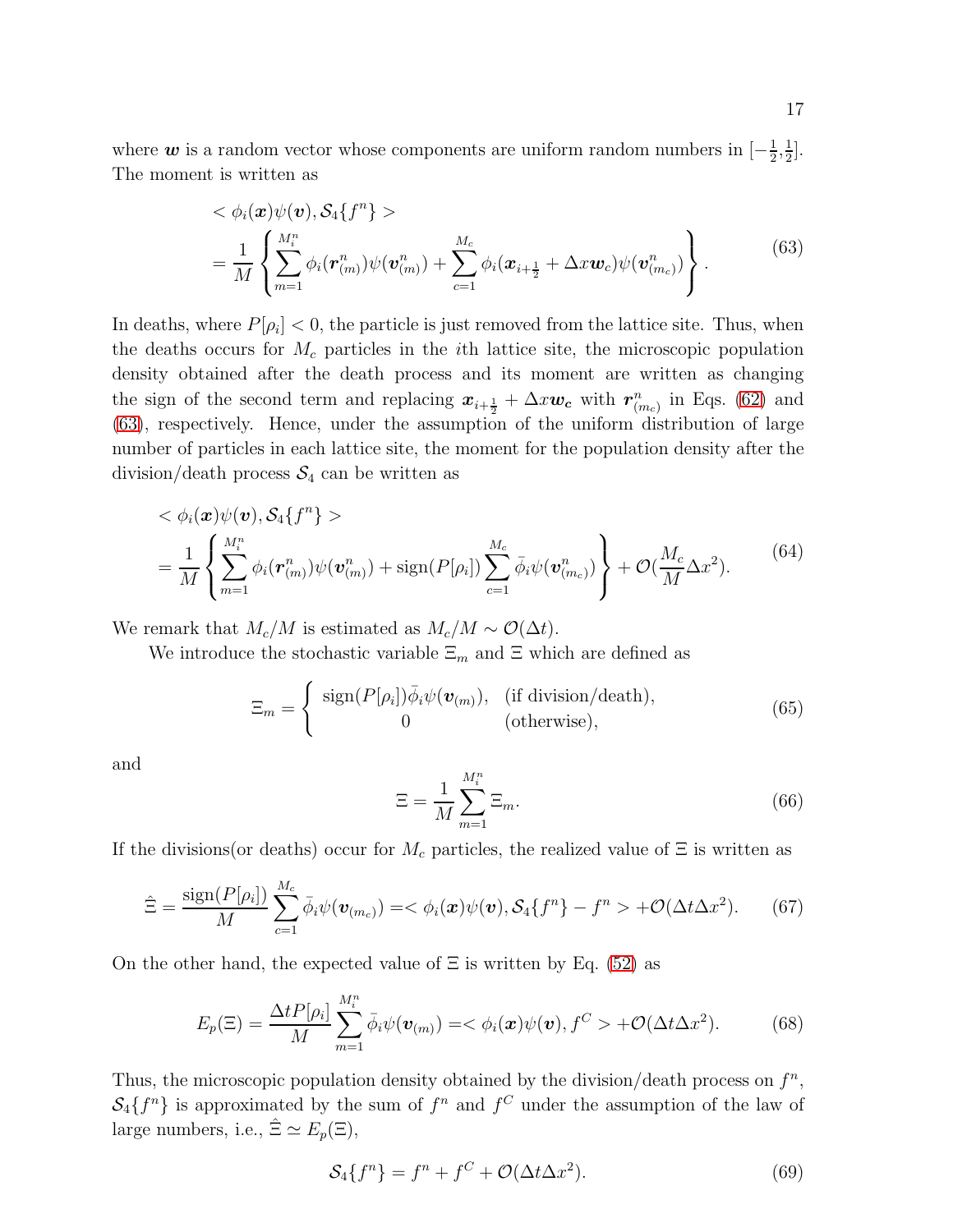We remark that the error of the above equation is estimated at most  $\mathcal{O}(\Delta t^2)$  when  $\Delta t$ is at most the second order of  $\Delta x$ , i.e.,  $\Delta t \propto \Delta x^{\alpha}$  s.t.  $\alpha \leq 2$ .

In the MC simulation, the processes  $S_1$ ,  $S_3$ , and  $S_4$  are successively conducted. For example, the process  $S_2$  is performed on the distribution obtained by the process  $S_1$  on  $f^n;$ 

$$
S_3\{S_1\{f^n\}\} = S_3\{f^A\} = f^A + f^{B'},\tag{70}
$$

where  $f^{B'}$  is obtained by replacing  $f^n$  with  $f^A$  in Eq. [\(46b\)](#page-13-2). However, the difference of  $f^A$  and  $f^n$  is  $\mathcal{O}(\Delta t)$ , so that  $f^{B'}$  can be replaced with  $f^B$  within the difference of  $\mathcal{O}(\Delta t^2)$ . Similarly, it is seen that the microscopic population density obtained by the successive three processes of  $S_1$ ,  $S_3$ , and  $S_4$  approximates the microscopic population density at the next time step which satisfies the weak formulation Eq. [\(44\)](#page-13-4) within the difference of  $\mathcal{O}(\Delta t^2)$ , i.e.,

$$
S_4\{S_3\{S_1\{f^n\}\}\} = f^A + f^B + f^C + \mathcal{O}(\Delta t^2) = f^{n+1} + \mathcal{O}(\Delta t^2). \tag{71}
$$

## 6. Concluding remarks

We studied the self-organized pattern formation of chemotactic bacteria based on a kinetic chemotaxis model which includes a recently advocated formalism for bacterial chemotaxis, i.e., the logarithmic sensing of chemical cues along the pathway of bacterium and stiff and bounded signal response. We have discovered a novel linear instability condition Eq. [\(7\)](#page-4-0) stemming from the stiffness of chemotactic response. Apart from the macroscopic description, we have been able to uncover the instability mechanism at the microscopic level. The stationary homogeneous state of the macroscopic population density becomes linearly unstable and stationary periodic patterns are generated under the linear instability condition. A remarkable property is that no eigenmodes exist in the large-oscillation limit in the linearized kinetic equation, which explains that pattern formations occur as observed in experiments. Our new dispersion relation for instability also turns out to be sharp in the macroscopic limit, i.e., the flux-limited Keller-Segel equation.

MC simulations rigorously based on the kinetic chemotaxis model are performed with changing the parameters involved in the linear instability condition. The numerical results demonstrate that the obtained linear instability condition is compatible and even sharply predicts the occurrence of the periodic pattern formations. See Fig. [3.](#page-23-1) The power spectra of the macroscopic population density show the plateau regime at the large wave numbers, where the perturbations neither grow nor damp irrespective of the linear instability condition. See Fig. [4](#page-24-1) This observation is compatible with the fact that no eigenmodes exist in the large oscillation limit in the linearized kinetic chemotaxis equation. Unexpectedly, the instability pattern undergoes transitions from the periodic oscillation around the uniform state  $\rho = 1$  to the periodic localized spikes over the zerodensity state  $\rho = 0$  as increasing the modulation amplitude in chemotactic response. See Fig. [5.](#page-24-2)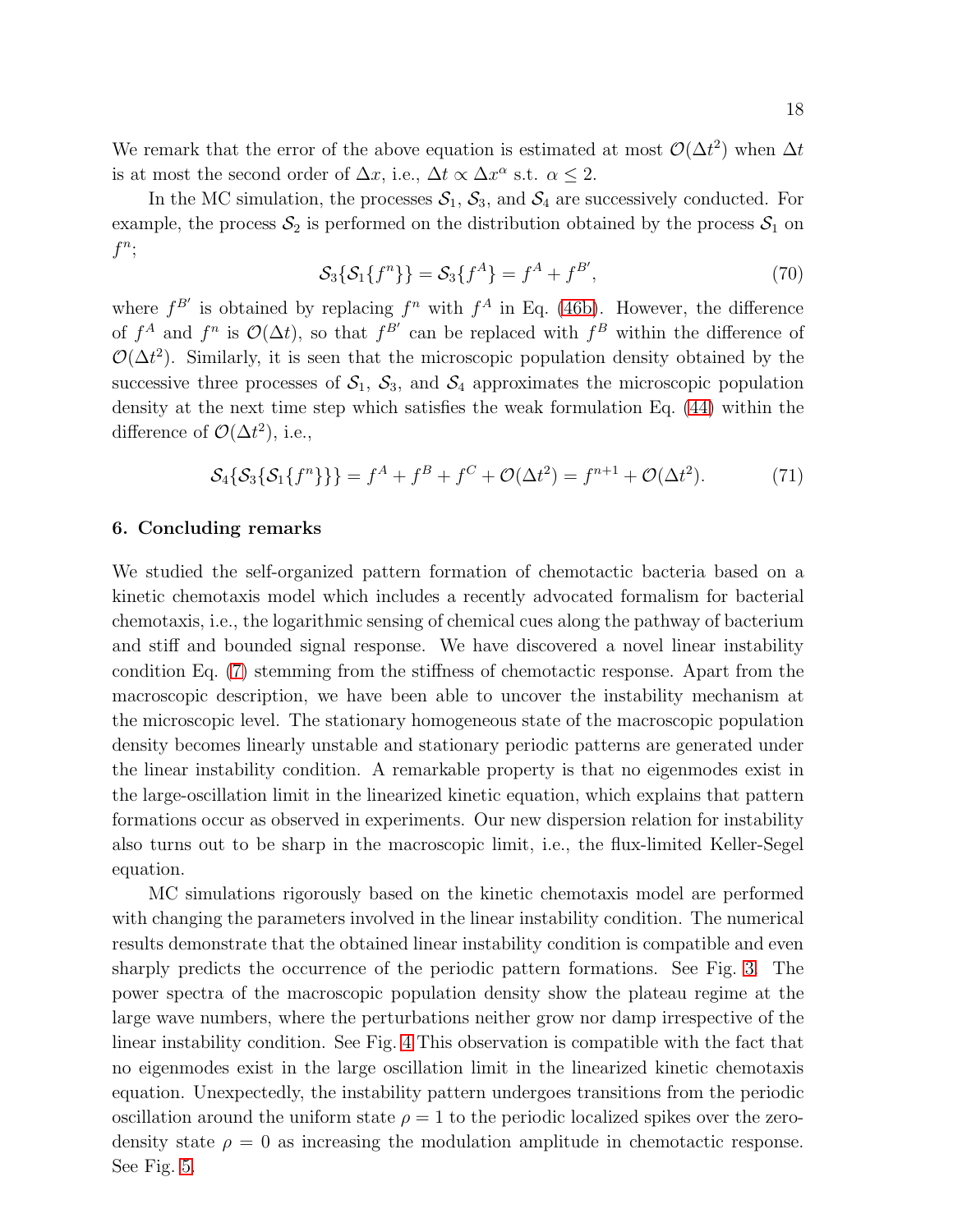The obtained instability condition Eq. [\(7\)](#page-4-0) includes three control parameters, i.e., k,  $d/k$ , and  $F'[0]/k$ , which are written in the dimensional form as

$$
k = 1/(\psi_0 t_0), \quad d/k = \tilde{d}\psi_0/(V_0^2 t_0 b_0), \quad F'[0]/k = \chi \tilde{\delta}^{-1} \psi_0.
$$
 (72)

Here  $\psi_0$  is the mean tumbling frequency,  $V_0$  is the running speed of bacteria,  $b_0$  is the degradation rate of chemoattractant, and  $t_0$  is the characteristic time which corresponds to the doubling time in cell division for Eq. [\(35\)](#page-9-3). See also the paragraph above Eq. [\(7\)](#page-4-0). Here  $\tilde{d}$  and  $\tilde{\delta}^{-1}$  are the diffusion coefficient of chemoattractant and stiffness of response function, respectively, in the dimensional form. The values of control parameters are estimated from experimental data in Ref. [\[34\]](#page-20-12) (See Table [2\)](#page-25-0) as  $k = 7.5 \times 10^{-5}$ ,  $d/k = 3.8 \times (t_0 b_0)^{-1}$ , and  $F'[0]/k = 12$ . It is difficult to measure the degradation rate of chemoattractant  $b_0$  in experiments. In some references [\[36,](#page-20-14) [62,](#page-21-5) [63\]](#page-21-6), the value of  $b_0$  is estimated as  $b_0 = 4 \times 10^{-3} \sim 5 \times 10^{-2}$  from the comparison between experimental and numerical results, so that we may estimate  $d/k$  as  $d/k \lesssim 1$ . Thus, from our analysis, we can expect the stationary homogeneous state becomes destabilized and pattern formation occurs for chemotactic bacteria. Furthermore, for example, in Ref. [\[2\]](#page-18-1), it is argued that the pattern formation is suppressed by reduction of chemotactic sensitivity. This argument is also consistent with our instability condition. Although it remains to be assessed how quantitatively our instability condition explains the experimental results in terms of pattern formation, the present study convinces us that the self-organized pattern formation occurs due to the modulation of stiff response in chemotaxis in a realistic range of parameters.

Finally, our powerful MC method derived rigorously here has a possible advantage that can be extended to include internal states stemming from an intra-cellular chemical pathway. The kinetic chemotaxis model used in this study is based on a simplified model where the intra-cellular adaptation dynamics in chemotactic response is ignored and replaced by a instantaneous material derivative of chemical cue along the pathway of bacterium. The time scale of adaptation, say  $\tau_M$ , is larger than the inverse of tumbling rate  $\psi_0^{-1}$  but is much smaller than the doubling time  $t_0$ , i.e.,  $\psi_0^{-1}/t_0 < \tau_M/t_0 \ll 1$  [\[60,](#page-21-7) [61\]](#page-21-8). Thus, the adaptation dynamics may be significant for the pattern formation. In order to consider the adaptation dynamics internal states have to be taken into account in the tumbling kernel[\[15,](#page-19-12) [29,](#page-20-1) [31\]](#page-20-3). In a forthcoming paper, we plan to extend the MC method toward this direction and thus be able to challenge problems with another time scale related to the internal-state dynamics.

#### Acknowledgements

This study was financially supported by JSPS KAKENHI Grant Number 15KT0110 and  $16K17554$  and Institut Henri Poincaré RIP program.

- <span id="page-18-1"></span><span id="page-18-0"></span>[1] J. Adler, "Chemotaxis in bacteria", Annu. Rev. Biochem. 44, 341 (1975).
- [2] E. O. Budrene and H. C. Berg, "Complex patterns formed by motile cells of Escherichia coli", Nature 349, 630 (1991).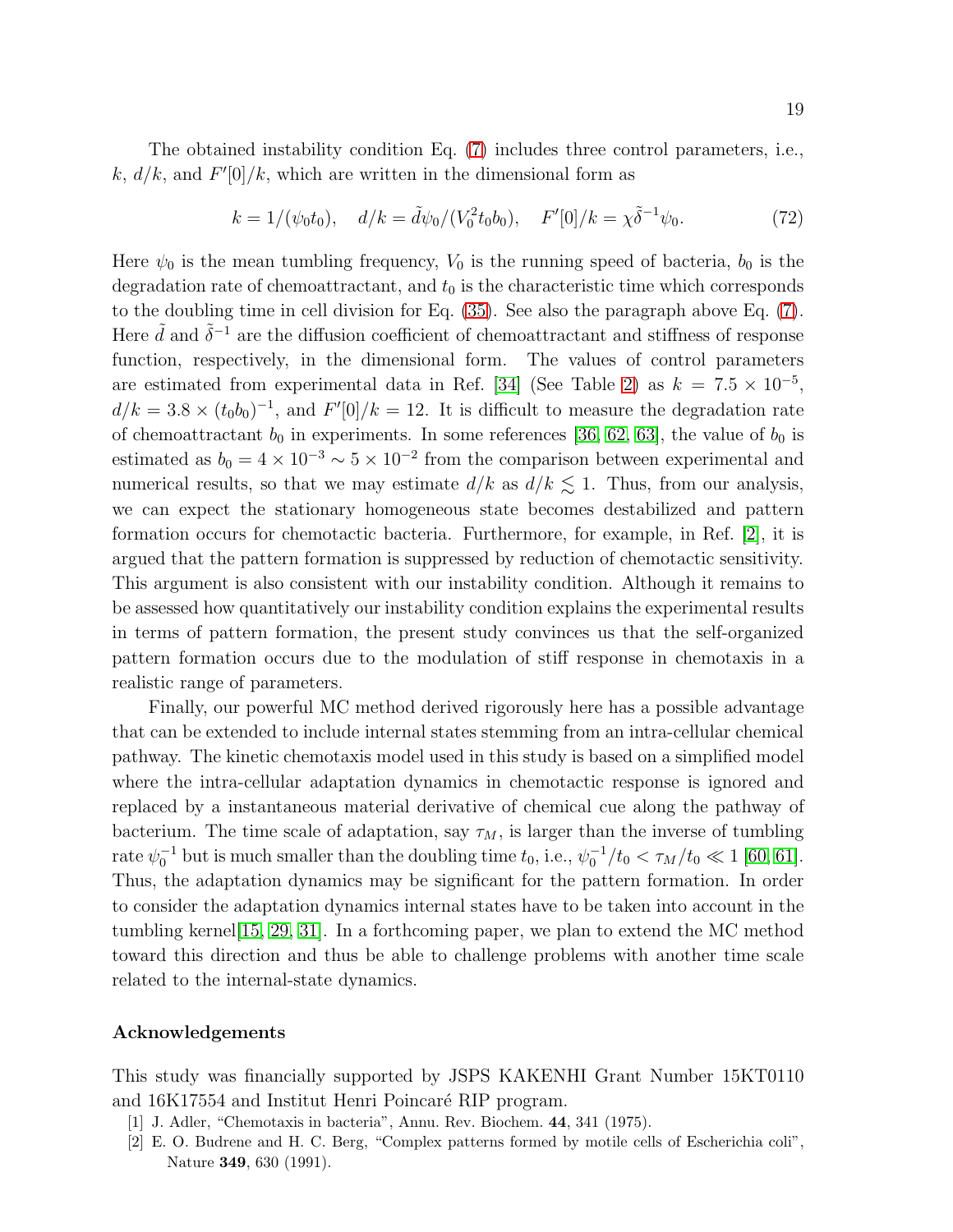- <span id="page-19-1"></span><span id="page-19-0"></span>[3] E. O. Budrene and H. C. Berg, "Dynamics of formation of symmetrical patterns by chemotactic bacteria", Nature 376, 49 (1995).
- <span id="page-19-2"></span>[4] H. C. Berg, E. Coli in Motion (Springer, Berlin, 2003).
- <span id="page-19-3"></span>[5] E. F. Keller and L. A. Segel, "Model for Chemotaxis", J. Theor. Biol. 30, 225 (1971).
- <span id="page-19-4"></span>[6] E. F. Keller and L. A. Segel, "Traveling bands of chemotactic bacteria: a theoretical analysis", J. Theor. Biol. 30, 235 (1971).
- [7] M. J. Tindall, P. K. Maini, S. L. Porter, and J. P. Armitage, "Overview of mathematical approaches used to model bacterial chemotaxis II: Bacterial populations", Bull. Math. Biol. 70, 1570–1607 (2008).
- <span id="page-19-5"></span>[8] T. Hillen and K. J. Painter. "A user's guide to PDE models for chemotaxis", J. Math. Biol., 58, 183–217 (2009).
- [9] P. K. Maini, M. R. Myerscough, K. H. Winters, and J. D. Murray, "Bifurcating spatially heterogeneous solutions in a chemotaxis model for biological pattern generation", Bull. Math. Biol. 53, 701–719 (1991).
- <span id="page-19-7"></span><span id="page-19-6"></span>[10] M. Mimura and T. Tsujikawa, "Aggregating pattern dynamics in a chemotaxis model including growth", Physica A 230, 499–543 (1996).
- <span id="page-19-8"></span>[11] G. Nadin, B. Perthame, and L. Ryzhik, "Traveling waves for the Keller-Segel system with Fisher birth terms", Interface free bound. 10, 517–538 (2008).
- [12] K. J. Painter and T. Hillen, "Spatio-temporal chaos in a chemotaxis model", Physica D 240, 363–375 (2011).
- <span id="page-19-9"></span>[13] W. Alt, "Biased random walk models for chemotaxis and related diffusion approximations", J. Math. Biol. 9, 147 (1980).
- <span id="page-19-10"></span>[14] H. G. Othmer, S. R. Dunbar, and W. Alt, "Models of dispersal in biological systems", J. Math. Biol. 26, 263 (1988).
- <span id="page-19-12"></span><span id="page-19-11"></span>[15] R. Erban and H. G. Othmer, "From individual to collective behavior in bacterial chemotaxis", SIAM J. Appl. Math. 65, 361 (2004).
- <span id="page-19-13"></span>[16] Y. Dolak and C. Schmeiser, "Kinetic models for chemotaxis: Hydrodynamic limits and spatiotemporal mechanisms", J. Math. Biol. 51, 595 (2005).
- [17] N. Bellomo, A. Bellouquid, J. Nieto, and J. Soler, "Multicellular biological growing systems: Hyperbolic limits towards macroscopic description", Math. Model Methods Appl. Sci. 17, 1675–1693 (2007).
- <span id="page-19-14"></span>[18] N. Bellomo, N. K. Li, and P. K. Maini, "On the foundations of cancer modelling: selected topics, speculations, and perspectives", Math. Model Methods Appl. Sci. 18, 593–646 (2008).
- <span id="page-19-15"></span>[19] B. Perthame, *Transport Equations in Biology* (Birkhäuser Verlag, Basel, 2007).
- [20] T. Hillen and H. G. Othmer, "The diffusion limit of transport equations derived from velocityjump processes", SIAM J. Appl. Math. 61, 751 (2000).
- <span id="page-19-16"></span>[21] H. Othmer and T. Hillen, "The diffusion limit of transport equations. II. Chemotaxis equations", SIAM J. Appl. Math. 62, 1222 (2002).
- <span id="page-19-17"></span>[22] F. A.C.C. Chalub, P. Markowich, B. Perthame, and C. Schmeiser, "Kinetic Models for chemotaxis and their drift-diffusion limits", Monatsh. Math. 142, 123 (2004).
- <span id="page-19-18"></span>[23] N. Bournaveas, V. Calvez, S. Gutiérrez and B. Perthame, "Global existence for a kinetic model of chemotaxis via dispersion and Strichartz estimates", Commun. Part. Diff. Eq. 33, 79–95 (2008).
- <span id="page-19-19"></span>[24] N. Bournaveas and V. Calvez, "Global existence for the kinetic chemotaxis model without pointwise memory effects, and including internal variables", Kinet. Relat. Mod. 1, 29–48 (2008).
- <span id="page-19-20"></span>[25] N. Vauchelet, "Numerical simulation of a kinetic model for chemotaxis", Kinet. Relat. Mod. 3, 501–528 (2010).
- <span id="page-19-21"></span>[26] F. James and N. Vauchelet, "Chemotaxis: from kinetic equations to aggregate dynamics", Nonlinear Differ. Equ. Appl. 20, 101 (2013).
- <span id="page-19-22"></span>[27] G. Si, M. Tang, and X. Yang, "A pathway-based mean-field model for E. coli chemo-taxis: mathematical derivation and keller-segel limit", Multiscale Model Simul 12, 907–926 (2014).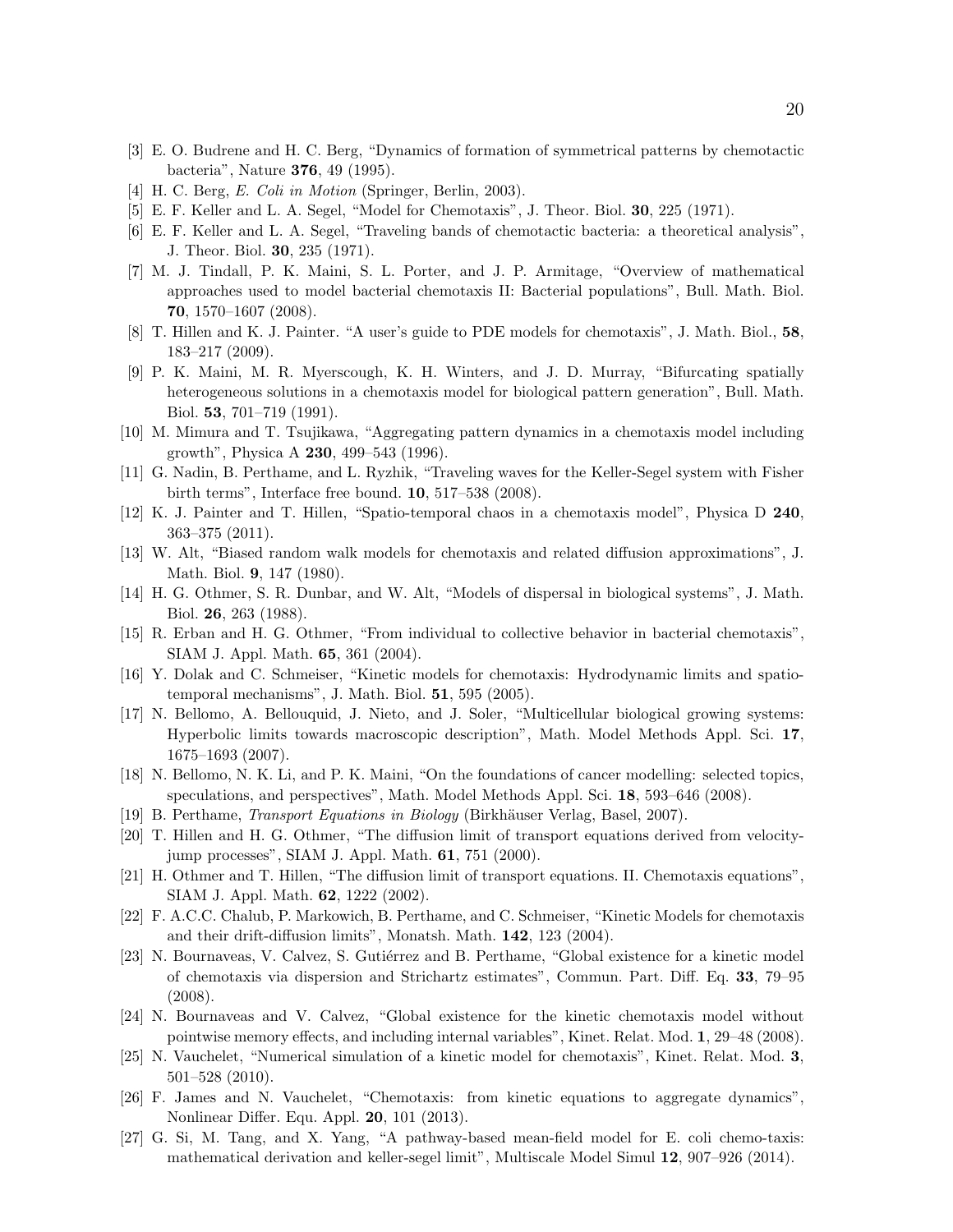- <span id="page-20-1"></span><span id="page-20-0"></span>[28] L. Almeida, C. Emako, N. Vauchelet, "Existence and diffusive limit of a two-species kinetic model of chemotaxis", Kinet. Relat. Models 8, 359 (2015).
- <span id="page-20-2"></span>[29] C. Xue, "Macroscopic equations for bacterial chemotaxis: integration of detailed biochemistry of cell signaling", J. Math. Biol. 70, 1 (2015).
- <span id="page-20-3"></span>[30] J. Liao, "Global soulution for a kinetic chemotaxis model with internal dynamics and its fast adaptation limit", J. Differ. Equ. 259, 6432–6458 (2015).
- <span id="page-20-4"></span>[31] B. Perthame, M. Tang, and N. Vauchelet, "Derivation of the bacterial run-and-tumble kinetic equation from a model with biochemical pathway", J. Math. Biol. 73, 1161 (2016).
- <span id="page-20-5"></span>[32] V. Calvez, "Chemotactic waves of bacteria at the mesoscale", [arXiv:1607.00429,](http://arxiv.org/abs/1607.00429) (2016).
- <span id="page-20-12"></span>[33] S. Mischler and Q. Weng, "On a linear runs and tumbles equation", Kinetic and Related Models 10, 799–822 (2017).
- [34] J. Saragosti, V. Calvez, N. Bournaveas, B. Perthame, A. Buguin, and P. Silberzan, "Directional persistence of chemotactic bacteria in a traveling concentration wave", PNAS 108, 16235 (2011).
- <span id="page-20-13"></span>[35] G. Rosser, A. G. Fletcher, D. A. Wilkinson, J. A. de Beyer, C. A. Yates, J. P. Armitage, P. K. Maini, and R. E. Baker, "Novel methods for analysing bacterial tracks reveal persistence in Rhodobacter sphaeroides", PLoS Comput. Biol. 9, e1003276 (2013).
- <span id="page-20-14"></span><span id="page-20-6"></span>[36] C. Emako, C. Gayrard, A. Buguin, L. Almeida, and N. Vauchelet, "Traveling pulses for a twospecies chemotaxis model", PLoS Comput. Biol. 12, e1004843 (2016).
- [37] M. Rousset and G. Samaey, "Individual-based models for bacterial chemotaxis in the diffusion asymptotics", Math. Models Methods Appl. Sci. 23, 2005 (2013)
- <span id="page-20-7"></span>[38] M. Rousset and G. Samaey, "Simulating individual-based models of bacterial chemotaxis with asymptotic variance reduction", Math. Models Methods Appl. Sci. 23, 2155 (2013).
- <span id="page-20-8"></span>[39] C. Yang and F. Filbet, "Numerical simulations of kinetic models for chemotaxis", SIAM J. Scientific Computing 36, B348 (2014)
- <span id="page-20-9"></span>[40] J. Ritter, A. Klar, and F. Schneider, "Partial-moment minimum-entropy models for kinetic chemotaxis equations in one and two dimensions", J. Comput. Appl. Math. 306, 300–315 (2016).
- <span id="page-20-11"></span><span id="page-20-10"></span>[41] L. Berlyand, P-E. Jabin, and M. Potomkin, "Complexity reduction in many particle systems with random initial data", SIAM/ASA Journal of Uncertainty Quantification 4, 446–474 (2016).
- <span id="page-20-15"></span>[42] S. Yasuda, "Monte Carlo simulation for kinetic chemotaxis model: An application to the traveling population wave", J. Comput. Phys. 330, 1022–1042 (2017).
- [43] B. Perthame and A. L. Daibard, "Existence of solutions of the hyperbolic Keller-Segel model", Transactions of the american mathematical society 361, 2319–2335 (2009).
- <span id="page-20-16"></span>[44] A. Chertock, A. Kurganov, X. Wang, and Y. Wu, "On a chemotaxis model with saturated chemotactic flux", Kinetic and related models 5, 51–95 (2012).
- <span id="page-20-17"></span>[45] N. Bellomo, A. Bellouquid, Y. Tao, and M. Winkler, "Toward a mathematical theory of Keller-Segel models of pattern formation in biological tissues", Math. Model Methods Appl. Sci. 25, 1663–1763 (2015).
- <span id="page-20-18"></span>[46] N. Bellomo and M. Winkler, "A degenerate chemotaxis system with flux limitation: Maximally extended solutions and abasence of gradient blow-up", Commun. Part. Diff. Eq. 42, 436–473 (2017).
- <span id="page-20-19"></span>[47] B. Perthame, N. Vauchelet, and Z. Wang, "Modulation of stiff response in E. coli Bacterial populations", (in preparation).
- <span id="page-20-20"></span>[48] H. C. Berg and D. A. Brown, "Chemotaxis in Escherichia coli analysed by three-dimensional tracking", Nature 239, 500–504 (1972).
- <span id="page-20-22"></span><span id="page-20-21"></span>[49] D. F. Blair, "How bacteria sense and swim", Annu. Rev. Microbiol. 49, 489–522 (1995).
- [50] Y. V. Kalinin, L. Jiang, Y. Tu, and M. Wu, "Logarithmic sensing in Escherichia coli bacterial chemotaxis", Biophys. J. 96, 2439–2448 (2009).
- <span id="page-20-23"></span>[51] S. M. Block, J. E. Segall, and H. C. Berg, "Adaptation kinetics in bacterial chemotaxis", J. Bacteriol. 154, 312–323 (1983).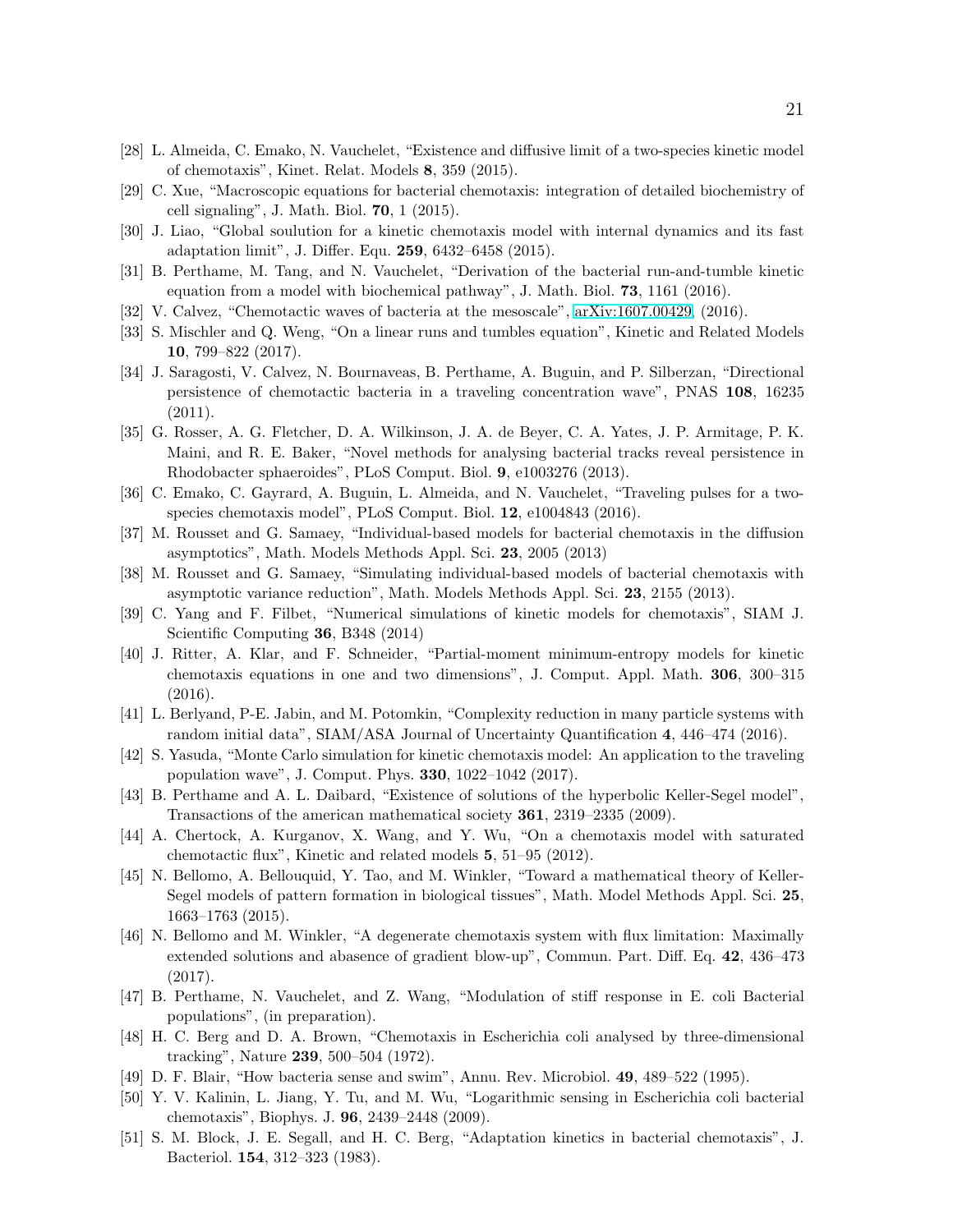- [52] R. A. Fisher, "The advance of advantageous genes", Ann. Eugenics 65, 335–369 (1937).
- [53] A. N. Kolmogorov, I.G. Petrovsky, and N.S. Piskunov, "Etude de l'équation de la diffusion avec croissance de la quantité de matire et son application à un problème biologique", Moskow. Univ. Math. Bull. 1, 1–25 (1937).
- <span id="page-21-0"></span>[54] R. Eftimie, "Hyperbolic and kinetic models for self-organized biological aggregations and movement: a brief review", J. Math. Biol. 65, 35–75 (2012).
- <span id="page-21-1"></span>[55] K. Hadeler, "Reaction transport systems in biological mdelling", Math. Comput. Model. 31, 75–81 (2000).
- <span id="page-21-2"></span>[56] H. Schwetlick, "Travelling fronts for multidimensional nonlinear transport equations", Ann. Inst. Henri Poincaré, Analyse non linéaire 17, 523–550 (2000).
- <span id="page-21-3"></span>[57] E. Bouin, V. Calvez, and G. Nadin, "Propagation in a kinetic reaction-transport equation: Travelling waves and accelerating", Arch. Rational Mech. Anal. 217, 571–617 (2015).
- <span id="page-21-4"></span>[58] A. M. Turing, "The chemical basis of morphogenesis", Philos. Trans. R. Soc. Lond. B Biol. Sci. 237, 37–72 (1952).
- <span id="page-21-7"></span>[59] B. Perthame, Parabolic equations in biology, Springer (2015).
- <span id="page-21-8"></span>[60] D. A. Clark and L. C. Grant, "The bacterial chemotactic response reflects a compromise between transient and steady-state behavior", PNAS 102, 9150–9155 (2005).
- [61] X. Zhu, G. Si, N. Deng, Q. Ouyang, T. Wu, Z. He, L. Jiang, C. Luo, and Y. Tu, "Frequencydependent Escherichia coli chemotaxis behavior", Phys. Rev. Lett. 108, 128101 (2012).
- <span id="page-21-5"></span>[62] H. Salman, A. Zilman, C. Loverdo, M. Jeffroy, and A. Libchaber, "Solitary modes of bacterial culture in a temperature gradient", Phys. Rev. Lett. 97, 118101 (2006).
- <span id="page-21-6"></span>[63] J. Saragosti, V. Calvez, N. Bournaveas, A. Buguin, P. Silberzan, and B. Perthame, "Mathematical description of bacterial traveling pulses", PLoS Comput. Biol. 6, e1000890 (2010).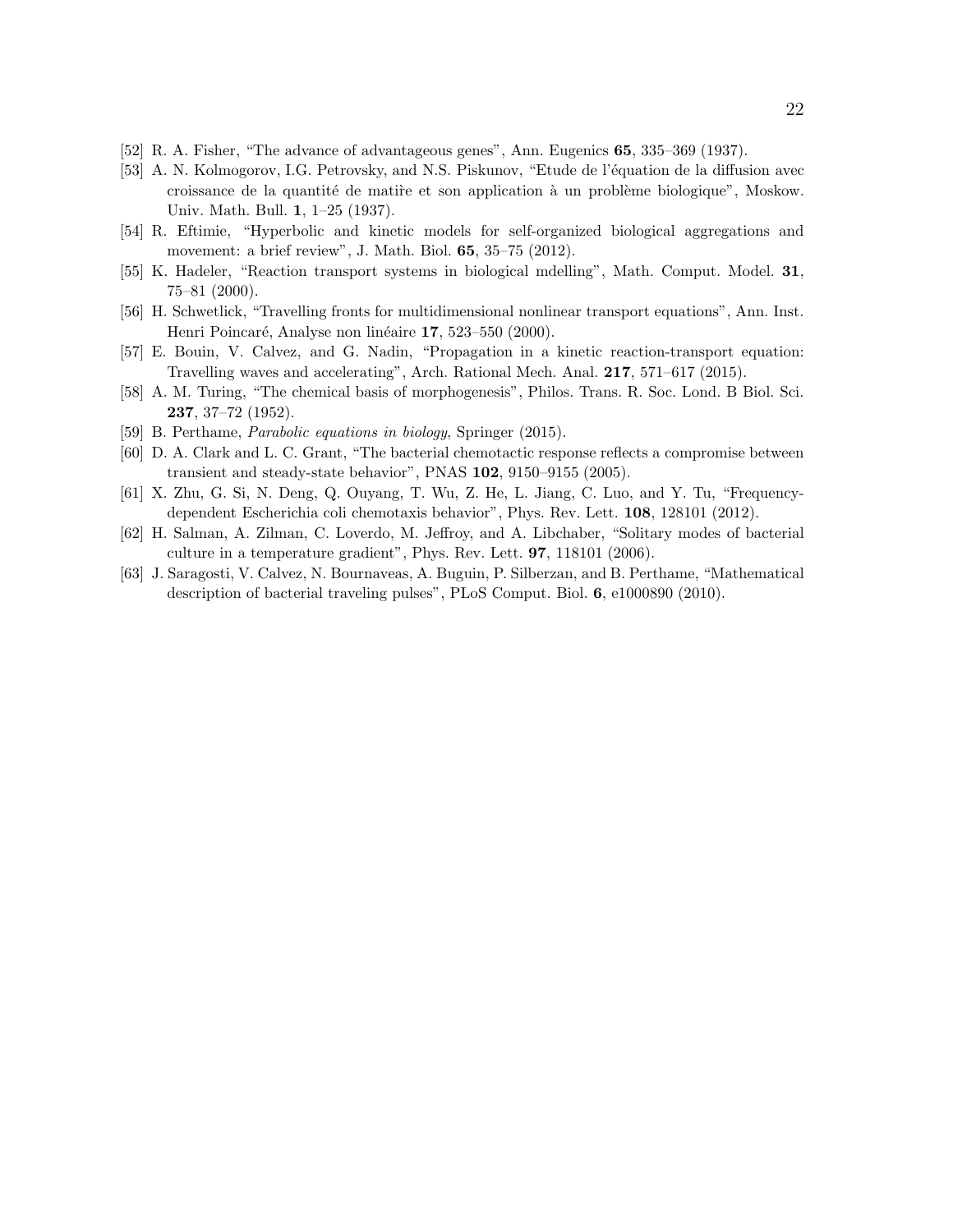

<span id="page-22-0"></span>Figure 1. The diagram of the kinetic instability obtained by Eq.  $(7)$ . The linear instability takes place when the stiffness of the response function  $F'[0]/k$  exceeds the critical line of each  $k$ . The numerical simulations are performed for the marks  $A$ ,  $B$ , C, and D with several values of  $k$ . See Table [1.](#page-23-0)



<span id="page-22-1"></span>Figure 2. An auxiliary figure for the analysis below Eqs. [\(22\)](#page-7-2) and [\(23\)](#page-7-0). In figure (a),  $\alpha = 1$  and  $\beta = 1.1$  is used for Case I. In figure (b),  $\alpha = 5$  and  $\beta = 0.5$  is used for Case II and  $\alpha = -5$  and  $\beta = 2$  is used for Case IV. The vertical dotted lines show the asymptotic lines  $\xi = \beta/\alpha$  for each case.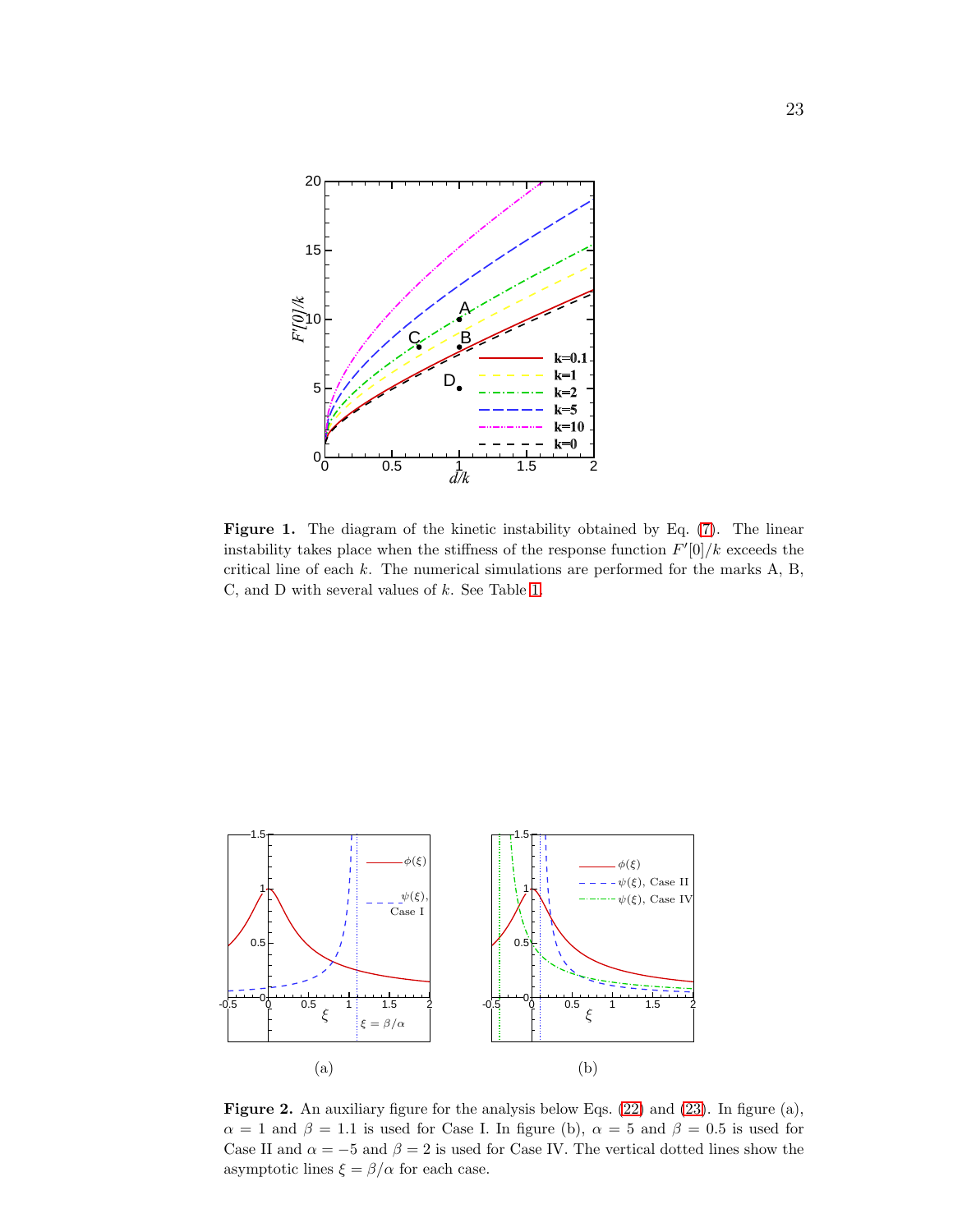|     |  | k A(1, 0.5, 0.05) B(1, 0.5, 0.0625) C(0.7, 0.5, 0.0625) D(1, 0.5, 0.1) |  |
|-----|--|------------------------------------------------------------------------|--|
|     |  |                                                                        |  |
|     |  |                                                                        |  |
| 2.0 |  |                                                                        |  |

<span id="page-23-0"></span>Table 1. The parameter sets with which the Monte Carlo simulations are performed. The parameter sets A, B, C, and D corresponds to the marks A, B, C, and D in Fig. [1,](#page-22-0) respectively. The values of the round brackets show the values of  $d/k$ ,  $\chi/\sqrt{k}$ , and  $\sqrt{k\delta}$ , i.e.,  $(d/k, \chi/\sqrt{k}, \sqrt{k\delta})$ . The black squares satisfy the kinetic instability condition Eq. [\(7\)](#page-4-0) while white squares do not satisfy it.



<span id="page-23-1"></span>Figure 3. The time progress of the population densities. Figure (a) and (b) correspond to the parameter set A with  $k=1.0$  and 2.0, respectively, Figure (c) and (d) to the parameter set B with  $k=0.1$  and 1.0, respectively, and Figure (e) and (f) to the parameter set C with  $k=1.0$  and 2.0, respectively. See also Table [1.](#page-23-0)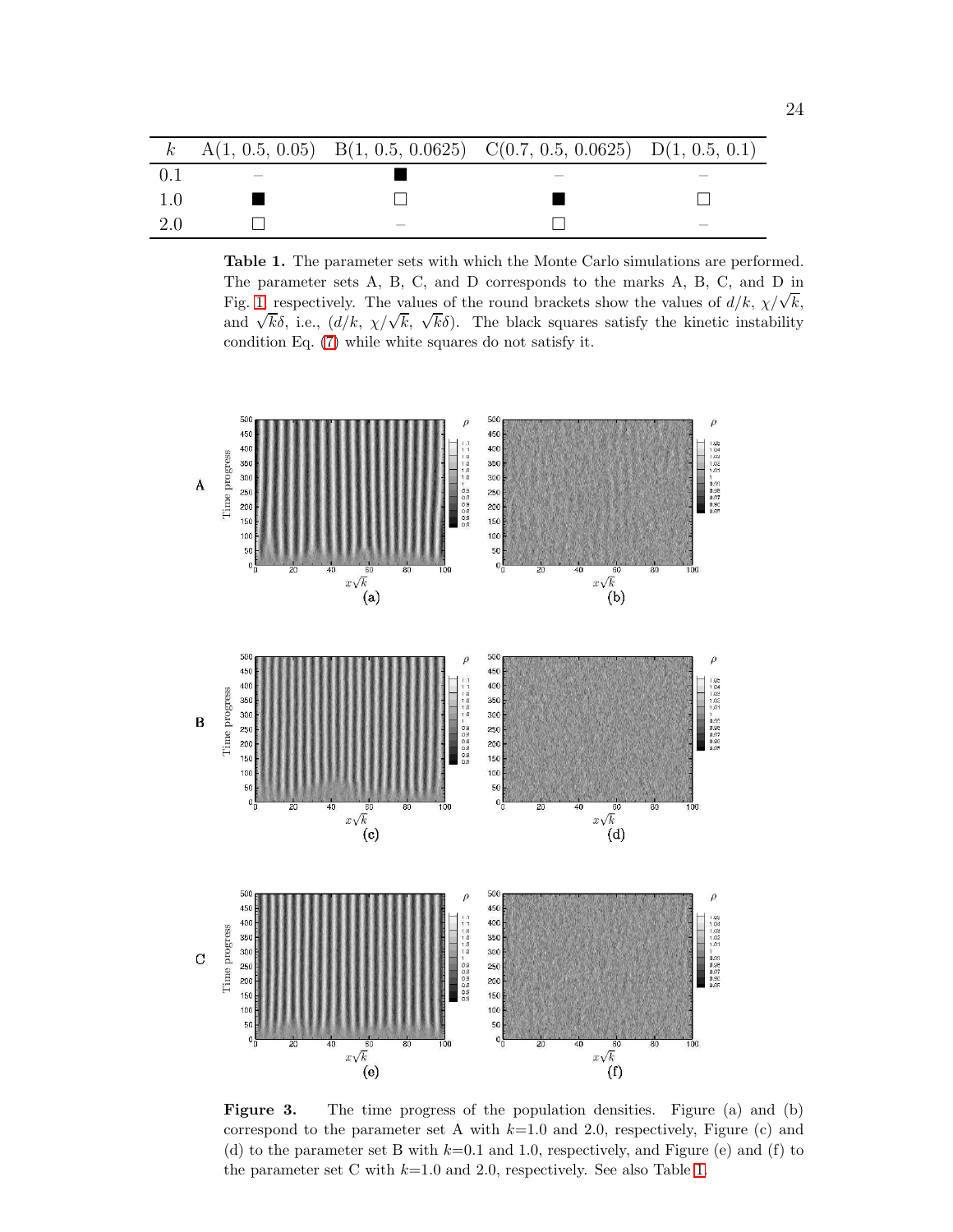

<span id="page-24-1"></span>Figure 4. The power spectra of the Fourier transform of population density profiles,  $|\hat{\rho}(\lambda)|^2/k$ . Figure (a) shows the results for the parameter sets A with  $k = 1.0$ , B with  $k = 0.1$ , and C with  $k = 1.0$  $k = 1.0$  $k = 1.0$  (the black squares  $\blacksquare$ ) in Table 1 and figure (b) shows those for A with  $k = 2.0$ , B with  $k = 1.0$ , C with  $k = 2.0$ , and D with  $k = 1$  (the white squares  $\Box$ ) in Table [1.](#page-23-0) In the figure (a), the result of the continuum equations Eqs.  $(30)$ – $(32)$  with the parameter set B in Table [1](#page-23-0) (the dotted line) is also included.



<span id="page-24-2"></span>**Figure 5.** The effect of modulation amplitude  $\chi$  on the instability pattern profile. The dotted line shows the result obtained by the parameter set B with  $k = 0.1$  in Table [1](#page-23-0) (which is also shown in Fig. [3](#page-23-1) (c)). The solid line shows the result obtained when the modulation amplitude is about four-times larger than the parameter set B with  $k = 0.1$ , i.e.,  $\chi/\sqrt{k} = 2.06$ .



<span id="page-24-0"></span>Figure 6. The geometry in the Monte Carlo method. The concentrations of chemoattractant are calculated by a finite-volume method on the uniform cubic lattice boxes. The Monte Carlo particles are distributed in each lattice boxes. The periodic boundary conditions are considered both for the MC particles and chemoattractant in this paper.